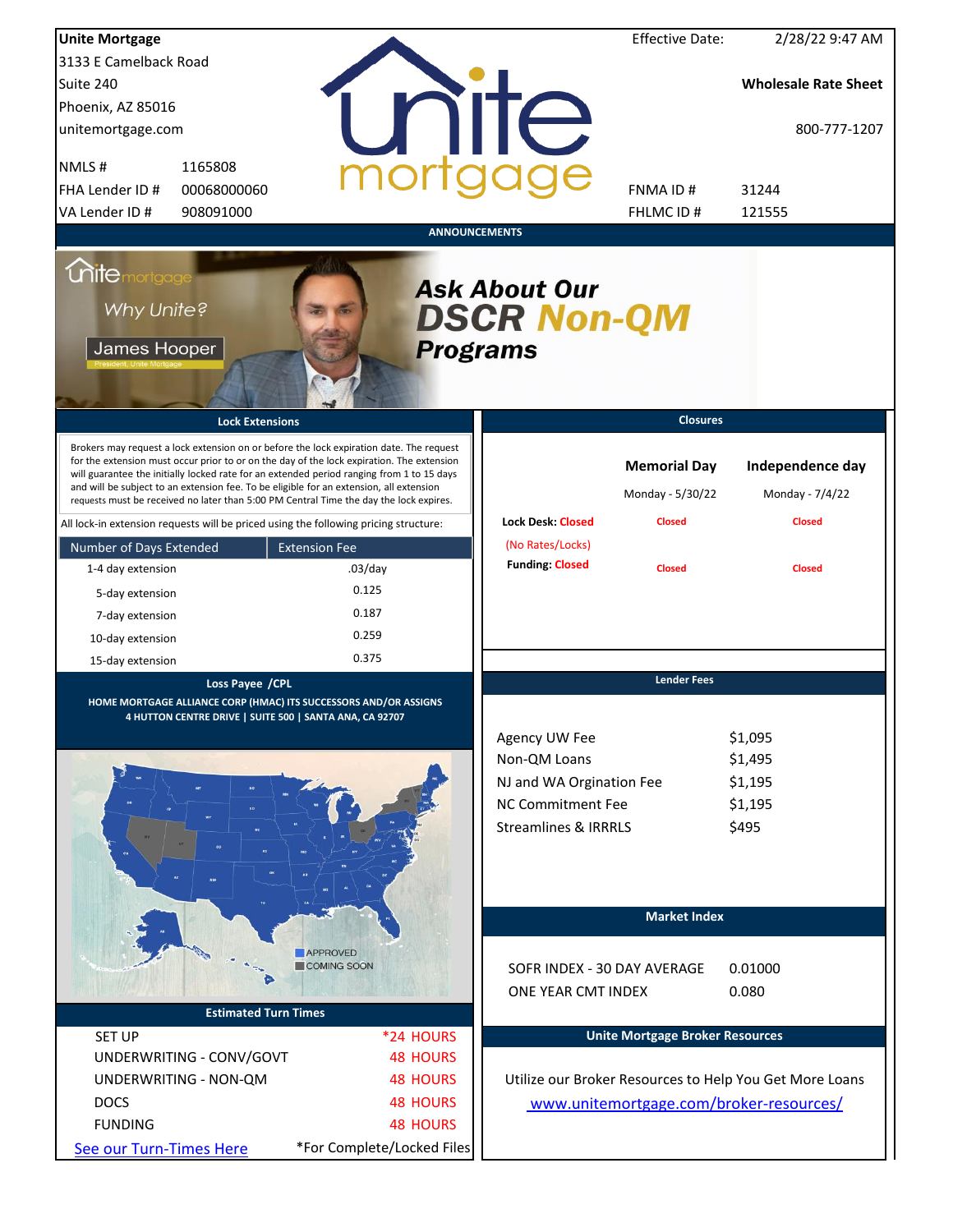

#### **Rates are subject to change without prior notice Not for Public View • For Professional Use Only**

Rate 5/1 ARM 30yr Fix **00.01-50 50.01-55 55.01-60 60.01-65 65.01-70 70.01-75 75.01-80**

**Lock Desk** [locks@unitemtg](mailto:locks@unitemtg.com).com File Update: 28-Feb-2022 6:48 AM

**LTV**

# Effective: 9:00 AM PST Lock Hours: 9:00 A.M. - 3:00 P.M. PST Lock Hours: 9:00 A.M. - 3:00 P.M. PST **INVESTOR PRIME**

| <b>30 DAY PRICING</b> |                |          |  |  |
|-----------------------|----------------|----------|--|--|
| <b>RATE</b>           | <b>5/6 ARM</b> | 30YR FIX |  |  |
| Rate                  | 5/1 ARM        | 30yr Fix |  |  |
| 8.125                 | 103.6250       | 103.3750 |  |  |
| 8,000                 | 103.5625       | 103.3125 |  |  |
| 7.875                 | 103.5000       | 103.2500 |  |  |
| 7.750                 | 103.4375       | 103.1875 |  |  |
| 7.625                 | 103.3750       | 103.1250 |  |  |
| 7.500                 | 103.3125       | 103.0625 |  |  |
| 7.375                 | 103.2500       | 103.0000 |  |  |
| 7.250                 | 103.1875       | 102.9375 |  |  |
| 7.125                 | 103.1250       | 102.8750 |  |  |
| 7.000                 | 103,0000       | 102.7500 |  |  |
| 6.875                 | 102.8750       | 102.6250 |  |  |
| 6.750                 | 102.7500       | 102.5000 |  |  |
| 6.625                 | 102.6250       | 102.3750 |  |  |
| 6.500                 | 102.5000       | 102.2500 |  |  |
| 6.375                 | 102.3750       | 102.1250 |  |  |
| 6.250                 | 102.2500       | 102.0000 |  |  |
| 6.125                 | 102.1250       | 101.8750 |  |  |
| 6.000                 | 102.0000       | 101.7500 |  |  |
| 5.875                 | 101.8750       | 101.6250 |  |  |
| 5.750                 | 101.7500       | 101.5000 |  |  |
| 5.625                 | 101.5000       | 101.2500 |  |  |
| 5.500                 | 101.2500       | 101.0000 |  |  |
| 5.375                 | 101.0000       | 100.7500 |  |  |
| 5.250                 | 100.7500       | 100.5000 |  |  |
| 5.125                 | 100.5000       | 100.2500 |  |  |

| MAX PRICING (Lower of Price or Premium) |          |
|-----------------------------------------|----------|
| No Prepay - Hard                        | 100 7500 |
| 1yr Prepay - Hard                       | 101 0000 |
| 2yr Prepay - Hard                       | 101 2500 |
| 3yr Prepay - Hard                       | 101 5000 |
| 4yr Prepay - Hard                       | 101 7500 |
| 5yr Prepay - Hard                       | 102.0000 |
|                                         |          |
| <b>ARM MARGIN</b>                       |          |
| 5.000                                   | SOFR     |
|                                         |          |
| <b>LOCK FEES</b>                        |          |
| Relock Fee:                             | 250      |
|                                         |          |

| 8.000             | 103.6250                                | 103.3750 |  |                                 | $\geq 780$                       | (0.250)          | (0.375)          | (0.500)          | (0.625)          | (0.875)                    | (1.125)          | (1.750)                    |
|-------------------|-----------------------------------------|----------|--|---------------------------------|----------------------------------|------------------|------------------|------------------|------------------|----------------------------|------------------|----------------------------|
|                   | 103.5625                                | 103.3125 |  |                                 | 760 - 779                        | (0.375)          | (0.375)          | (0.625)          | (0.875)          | (1.000)                    | (1.375)          | (2.000)                    |
| 7.875             | 103.5000                                | 103.2500 |  |                                 | 740 - 759                        | (0.375)          | (0.500)          | (0.750)          | (1.000)          | (1.250)                    | (1.625)          | (2.250)                    |
|                   |                                         |          |  |                                 | 720 - 739                        |                  |                  |                  |                  |                            |                  |                            |
| 7.750             | 103.4375                                | 103.1875 |  |                                 |                                  | (0.500)          | (0.625)          | (0.875)          | (1.125)          | (1.500)                    | (2.000)          | (2.750)                    |
| 7.625             | 103.3750                                | 103.1250 |  | <b>DSCR</b>                     | 700 - 719                        | (0.625)          | (0.750)          | (1.000)          | (1.375)          | (1.875)                    | (2.500)          | (3.500)                    |
| 7.500             | 103.3125                                | 103.0625 |  |                                 | 680 - 699                        | (0.875)          | (1.000)          | (1.250)          | (1.750)          | (2.250)                    | (3.000)          | (3.875)                    |
| 7.375             | 103.2500                                | 103.0000 |  |                                 | 660 - 679                        | (1.375)          | (1.500)          | (1.625)          | (2.250)          | (3.125)                    | (3.750)          | (4.500)                    |
| 7.250             | 103.1875                                | 102.9375 |  |                                 | 540 - 659                        | (1.875)          | (2.000)          | (2.125)          | (2.750)          | (3.625)                    | (4.750)          | $\#N/A$                    |
| 7.125             | 103.1250                                | 102.8750 |  |                                 | 620 - 639                        | (2.375)          | (2.500)          | (2.625)          | (3.250)          | (4.125)                    | $\#N/A$          | $\#N/A$                    |
| 7.000             | 103.0000                                | 102.7500 |  |                                 | $\geq 780$                       | (0.250)          | (0.375)          | (0.500)          | (0.625)          | (0.875)                    | (1.125)          | (1.750)                    |
| 6.875             | 102.8750                                | 102.6250 |  |                                 | 760 - 779                        | (0.375)          | (0.375)          | (0.625)          | (0.875)          | (1.000)                    | (1.375)          | (2.000)                    |
|                   |                                         |          |  |                                 |                                  |                  |                  |                  |                  |                            |                  |                            |
| 6.750             | 102.7500                                | 102.5000 |  |                                 | 740 - 759                        | (0.375)          | (0.500)          | (0.750)          | (1.000)          | (1.250)                    | (1.625)          | (2.250)                    |
| 6.625             | 102.6250                                | 102.3750 |  |                                 | 720 - 739                        | (0.500)          | (0.625)          | (0.875)          | (1.125)          | (1.500)                    | (2.000)          | (2.750)                    |
| 6.500             | 102.5000                                | 102.2500 |  | Bank Statements (12 & 24)       | 700 - 719                        | (0.625)          | (0.750)          | (1.000)          | (1.375)          | (1.875)                    | (2.500)          | (3.500)                    |
| 6.375             | 102.3750                                | 102.1250 |  |                                 | 680 - 699                        | (0.875)          | (1.000)          | (1.250)          | (1.750)          | (2.250)                    | (3.000)          | (3.875)                    |
| 6.250             | 102.2500                                | 102.0000 |  |                                 | $660 - 679$                      | (1.375)          | (1.500)          | (1.625)          | (2.250)          | (3.125)                    | (3.750)          | (4.500)                    |
| 6.125             | 102.1250                                | 101.8750 |  |                                 | $640 - 659$                      | (1.875)          | (2.000)          | (2.125)          | (2.750)          | (3.625)                    | (4.750)          | $\#N/A$                    |
| 6.000             | 102.0000                                | 101.7500 |  |                                 | 620 - 639                        | (2.375)          | (2.500)          | (2.625)          | (3.250)          | (4.125)                    | $\#N/A$          | $\#N/A$                    |
| 5.875             | 101.8750                                | 101.6250 |  |                                 | $\geq 780$                       | (0.125)          | (0.250)          | (0.250)          | (0.625)          | (0.875)                    | (1.125)          | #N/A                       |
| 5.750             | 101.7500                                | 101.5000 |  |                                 | 760 - 779                        | (0.125)          | (0.250)          | (0.375)          | (0.750)          | (1.000)                    | (1.375)          | #N/A                       |
|                   |                                         |          |  |                                 |                                  |                  |                  |                  |                  |                            |                  |                            |
| 5.625             | 101.5000                                | 101.2500 |  |                                 | 740 - 759                        | (0.250)          | (0.250)          | (0.500)          | (0.875)          | (1.125)                    | (1.625)          | $\#N/A$                    |
| 5.500             | 101.2500                                | 101.0000 |  |                                 | 720 - 739                        | (0.375)          | (0.500)          | (0.625)          | (1.000)          | (1.500)                    | (2.000)          | $\#N/A$                    |
| 5.375             | 101.0000                                | 100.7500 |  | <b>Asset Depletion</b>          | 700 - 719                        | (0.500)          | (0.625)          | (1.000)          | (1.375)          | (1.875)                    | (2.500)          | $\# \mathbb{N}/\mathbb{A}$ |
| 5.250             | 100.7500                                | 100.5000 |  |                                 | 680 - 699                        | (0.625)          | (0.750)          | (1.250)          | (1.750)          | (2.250)                    | (3.000)          | $\# \mathbb{N}/\mathbb{A}$ |
| 5.125             | 100.5000                                | 100.2500 |  |                                 | 660 - 679                        | (0.750)          | (1.000)          | (1.500)          | (2.250)          | (3.125)                    | #N/A             | $\#\mathbb{N}/\mathbb{A}$  |
|                   |                                         |          |  |                                 | 640 - 659                        | (1.250)          | (1.500)          | (2.000)          | (2.750)          | (3.625)                    | $\#N/A$          | $\#N/A$                    |
|                   |                                         |          |  |                                 | 620 - 639                        | (1.750)          | (2.000)          | (2.500)          | (3.250)          | $\#N/A$                    | #N/A             | $\#N/A$                    |
|                   | MAX PRICING (Lower of Price or Premium) |          |  |                                 | $\geq 780$                       | (0.625)          | (0.750)          | (0.750)          | (1.125)          | (1.375)                    | (1.625)          | #N/A                       |
|                   |                                         |          |  |                                 | 760 - 779                        | (0.625)          | (0.750)          | (0.875)          | (1.250)          | (1.500)                    | (1.875)          | $\#N/A$                    |
| No Prepay - Hard  |                                         | 100.7500 |  |                                 |                                  |                  |                  |                  |                  |                            |                  |                            |
| 1yr Prepay - Hard |                                         | 101.0000 |  |                                 | 740 - 759                        | (0.750)          | (0.750)          | (1.000)          | (1.375)          | (1.625)                    | (2.125)          | $\#N/A$                    |
| 2yr Prepay - Hard |                                         | 101.2500 |  |                                 | 720 - 739                        | (0.875)          | (1.000)          | (1.125)          | (1.500)          | (2.000)                    | (2.500)          | $\#N/A$                    |
| 3yr Prepay - Hard |                                         | 101.5000 |  | <b>P&amp;L</b>                  | 700 - 719                        | (1.000)          | (1.125)          | (1.500)          | (1.875)          | (2.375)                    | (3.000)          | #N/A                       |
| 4yr Prepay - Hard |                                         | 101.7500 |  |                                 | 580 - 699                        | (1.125)          | (1.250)          | (1.750)          | (2.250)          | (2.750)                    | (3.500)          | #N/A                       |
| 5yr Prepay - Hard |                                         | 102.0000 |  |                                 | 560 - 679                        | (1.250)          | (1.500)          | (2.000)          | (2.750)          | (3.625)                    | #N/A             | #N/A                       |
|                   |                                         |          |  |                                 | 640 - 659                        | (1.750)          | (2.000)          | (2.500)          | (3.250)          | (4.125)                    | $\#N/A$          | $\# \mathbb{N}/\mathbb{A}$ |
|                   | <b>ARM MARGIN</b>                       |          |  |                                 | 520 - 639                        | (2.250)          | (2.500)          | (3.000)          | (3.750)          | $\# \mathbb{N}/\mathbb{A}$ | #N/A             | $\# \mathbb{N}/\mathbb{A}$ |
|                   | 5.000                                   | SOFR     |  |                                 | $\geq 780$                       | (0.250)          | (0.375)          | (0.500)          | (0.625)          | (0.875)                    | (1.125)          | (1.750)                    |
|                   |                                         |          |  |                                 | 760 - 779                        | (0.375)          | (0.375)          | (0.625)          | (0.875)          | (1.000)                    | (1.375)          | (2.000)                    |
|                   |                                         |          |  |                                 |                                  |                  |                  |                  |                  |                            |                  |                            |
|                   | <b>LOCK FEES</b>                        |          |  |                                 | 740 - 759                        | (0.375)          | (0.500)          | (0.750)          | (1.000)          | (1.250)                    | (1.625)          | (2.250)                    |
|                   | Relock Fee:                             | .250     |  |                                 | 720 - 739                        | (0.500)          | (0.625)          | (0.875)          | (1.125)          | (1.500)                    | (2.000)          | (2.750)                    |
|                   | <b>Extension Fee Per Diem</b>           | .030     |  | <b>Full Doc</b>                 | 700 - 719                        | (0.625)          | (0.750)          | (1.000)          | (1.375)          | (1.875)                    | (2.500)          | (3.500)                    |
|                   | <b>Extension Max:</b>                   | 15 Days  |  |                                 | 680 - 699                        | (0.875)          | (1.000)          | (1.250)          | (1.750)          | (2.250)                    | (3.000)          | (3.875)                    |
|                   |                                         |          |  |                                 | 660 - 679                        | (1.375)          | (1.500)          | (1.625)          | (2.250)          | (3.125)                    | (3.750)          | (4.500)                    |
|                   |                                         |          |  |                                 | 540 - 659                        | (1.875)          | (2.000)          | (2.125)          | (2.750)          | (3.625)                    | (4.750)          | $\#N/A$                    |
|                   |                                         |          |  |                                 | 520 - 639                        | (2.375)          | (2.500)          | (2.625)          | (3.250)          | (4.125)                    | $\#N/A$          | $\#N/A$                    |
|                   |                                         |          |  |                                 | 5/6 30yr ARM SOFR                | 0.000            | 0.000            | 0.000            | 0.000            | 0.000                      | 0.000            | 0.000                      |
|                   |                                         |          |  |                                 | 7/6 30yr ARM SOFR                | (0.250)          | (0.250)          | (0.250)          | (0.250)          | (0.250)                    | (0.250)          | (0.250)                    |
|                   |                                         |          |  |                                 |                                  |                  |                  |                  |                  |                            |                  |                            |
|                   |                                         |          |  | Product                         | 5/6 40yr ARM SOFR                | (0.250)          | (0.250)          | (0.250)          | (0.250)          | (0.250)                    | (0.250)          | (0.250)                    |
|                   |                                         |          |  |                                 | 7/6 40yr ARM SOFR                | (0.500)          | (0.500)          | (0.500)          | (0.500)          | (0.500)                    | (0.500)          | (0.500)                    |
|                   |                                         |          |  |                                 | 40yr Fixed                       | (0.250)          | (0.250)          | (0.250)          | (0.250)          | (0.250)                    | (0.250)          | (0.250)                    |
|                   |                                         |          |  |                                 |                                  | (0.250)          | (0.250)          | (0.375)          |                  |                            |                  |                            |
|                   |                                         |          |  |                                 | Interest-Only                    |                  |                  |                  | (0.500)          | (0.625)                    | (0.750)          | (1.000)                    |
|                   |                                         |          |  |                                 | 50,000-200k                      | (0.500)          | (0.500)          | (0.500)          | (0.500)          | (0.500)                    | (0.750)          | (0.750)                    |
|                   |                                         |          |  |                                 | 200,001-300k                     | 0.000            | 0.000            | 0.000            | 0.000            | (0.250)                    | (0.250)          | (0.500)                    |
|                   |                                         |          |  |                                 | 300,001-1.0m                     | 0.000            | 0.000            | 0.000            | 0.000            | 0.000                      | 0.000            | 0.000                      |
|                   |                                         |          |  |                                 | 1,000,001-1.5m                   | (0.250)          | (0.250)          | (0.250)          | (0.250)          | (0.250)                    | (0.250)          | (0.500)                    |
|                   |                                         |          |  | <b>Loan Amount</b>              | 1,500,001-2.0m                   | (0.500)          | (0.500)          | (0.500)          | (0.500)          | (0.500)                    | (0.500)          | $\#N/A$                    |
|                   |                                         |          |  |                                 | 2,000,001-2.5m                   | (0.750)          | (0.750)          | (0.750)          | (0.750)          | (0.750)                    | (0.750)          | #N/A                       |
|                   |                                         |          |  |                                 | 2,500,001-3.0m                   | (0.750)          | (0.750)          | (0.750)          | (0.750)          | (0.750)                    | (0.750)          | #N/A                       |
|                   |                                         |          |  |                                 | 3,000,001-3.5m                   | N/A              | N/A              | N/A              | N/A              | N/A                        | $\#N/$           | #N/                        |
|                   |                                         |          |  |                                 | 3,500,001-4.0m                   | N/A              | N/A              | N/A              | N/A              | N/A                        | $\#N/A$          | #N/A                       |
|                   |                                         |          |  |                                 | $DSCR \geq 1.5$                  | 0.250            | 0.250            | 0.250            | 0.250            | 0.250                      | 0.250            | 0.250                      |
|                   |                                         |          |  | <b>DSCR</b>                     | DSCR 1.25-1.49<br>DSCR 1.10-1.24 | 0.250<br>0.000   | 0.250<br>0.000   | 0.250<br>0.000   | 0.250<br>0.000   | 0.250<br>0.000             | 0.250<br>0.000   | 0.250<br>0.000             |
|                   |                                         |          |  |                                 | DSCR 1.00-1.09                   | (0.250)          | (0.250)          | (0.375)          | (0.375)          | (0.500)                    | (0.500)          | (0.750)                    |
|                   |                                         |          |  |                                 | DSCR 0.75-0.99                   | (1.500)          | (1.500)          | (1.625)          | (1.625)          | (1.750)                    | (1.750)          | #N/A                       |
|                   |                                         |          |  |                                 | 43.01-50                         | 0.000            | 0.000            | 0.000            | 0.000            | (0.125)                    | (0.125)          | (0.125)                    |
|                   |                                         |          |  | DTI                             | 50.01-55                         | 0.000            | 0.000            | 0.000            | 0.000            | (0.375)                    | (0.375)          | #N/A                       |
|                   |                                         |          |  | <b>Bank Statements</b>          | 12mo Bank Stmt                   | (0.125)          | (0.125)          | (0.125)          | (0.250)          | (0.375)                    | (0.375)          | (0.375)                    |
|                   |                                         |          |  | Purpose                         | Cash-Out                         | (0.250)          | (0.375)          | (0.375)          | (0.375)          | (0.500)                    | (0.750)          | #N/A                       |
|                   |                                         |          |  |                                 | Condo-Warrantable                | (0.250)          | (0.250)          | (0.250)          | (0.250)          | (0.500)                    | (0.500)          | (0.500)                    |
|                   |                                         |          |  |                                 | Condo-NonWarrantable             | (0.500)          | (0.500)          | (0.500)          | (0.500)          | (0.750)                    | $\#N/I$          | #N/A                       |
|                   |                                         |          |  | <b>Property Type</b>            | 2-Unit                           | (0.250)          | (0.250)          | (0.250)          | (0.250)          | (0.500)                    | (0.500)          | (0.500)                    |
|                   |                                         |          |  |                                 | -Unit                            | (0.250)          | (0.250)          | (0.250)          | (0.250)          | (0.500)                    | (0.500)          | (0.500)                    |
|                   |                                         |          |  |                                 | l-Unit                           | (0.250)          | (0.250)          | (0.250)          | (0.250)          | (0.500)                    | (0.500)          | (0.500)                    |
|                   |                                         |          |  |                                 | Modular                          | (1.000)          | (1.000)          | (1.000)          | (1.000)          | (1.000)                    | (1.000)          | (1.000)                    |
|                   |                                         |          |  | Citizenship                     | Foreign Nat'l (DSCR Only)        | (1.750)          | (1.750)          | (1.750)          | (1.750)          | $\#N/A$                    | $\#N/A$          | $\#N/A$                    |
|                   |                                         |          |  |                                 | 1x30x12                          | (0.750)          | (0.750)          | (0.750)          | (0.750)          | (0.750)                    | (0.750)          | (0.750)                    |
|                   |                                         |          |  |                                 | Multiple30x12                    | (2.250)          | (2.250)          | (2.250)          | (2.250)          | (2.250)                    | (2.250)          | $\#N/A$                    |
|                   |                                         |          |  | <b>Credit / Housing History</b> | FC/SS/DIL/BK7 36-47mo            | (1.000)          | (1.000)          | (1.000)          | (1.000)          | (1.000)                    | (1.000)          | (1.000)                    |
|                   |                                         |          |  |                                 | FC/SS/DIL/BK7 24-35mo            | (1.750)          | (1.750)          | (1.750)          | (1.750)          | (1.750)                    | (1.750)          | $\#N/A$                    |
|                   |                                         |          |  |                                 | BK7 12-23mo<br>BK13 DC           | (2.500)          | (2.500)          | (2.500)          | (2.500)          | (2.500)                    | (2.500)          | #N/A                       |
|                   |                                         |          |  |                                 | ACH                              | (1.000)          | (1.000)          | (1.000)          | (1.000)          | (1.000)                    | (1.000)          | (1.000)                    |
|                   |                                         |          |  | <b>Other Miscellaneous</b>      | No Escrows                       | 0.125<br>(0.150) | 0.125<br>(0.150) | 0.125<br>(0.150) | 0.125<br>(0.150) | 0.125<br>(0.150)           | 0.125<br>(0.150) | 0.125<br>(0.150)           |
|                   |                                         |          |  |                                 | No Prepay                        | (1.500)          | (1.500)          | (1.500)          | (1.500)          | (1.500)                    | (1.500)          | (1.500)                    |
|                   |                                         |          |  |                                 |                                  | (1.000)          | (1.000)          | (1.000)          | (1.000)          | (1.000)                    | (1.000)          | (1.000)                    |
|                   |                                         |          |  |                                 | yr Prepay<br>yr Prepay!          | (0.500)          | (0.500)          | (0.500)          | (0.500)          | (0.500)                    | (0.500)          | (0.500)                    |
|                   |                                         |          |  | <b>Prepay Penalty</b>           | lyr Prepay                       | 0.000            | 0.000            | 0.000            | 0.000            | 0.000                      | 0.000            | 0.000                      |
|                   |                                         |          |  |                                 | 4yr Prepay                       | 0.375            | 0.375            | 0.375            | 0.375            | 0.375                      | 0.375            | 0.375                      |
|                   |                                         |          |  |                                 | syr Prepay                       | 0.750            | 0.750            | 0.750            | 0.750            | 0.750                      | 0.750            | 0.750                      |
|                   |                                         |          |  | <b>Lock Term</b>                | 40 Day                           | (0.150)          | (0.150)          | (0.150)          | (0.150)          | (0.150)                    | (0.150)          | (0.150)                    |
|                   |                                         |          |  |                                 |                                  |                  |                  |                  |                  |                            |                  |                            |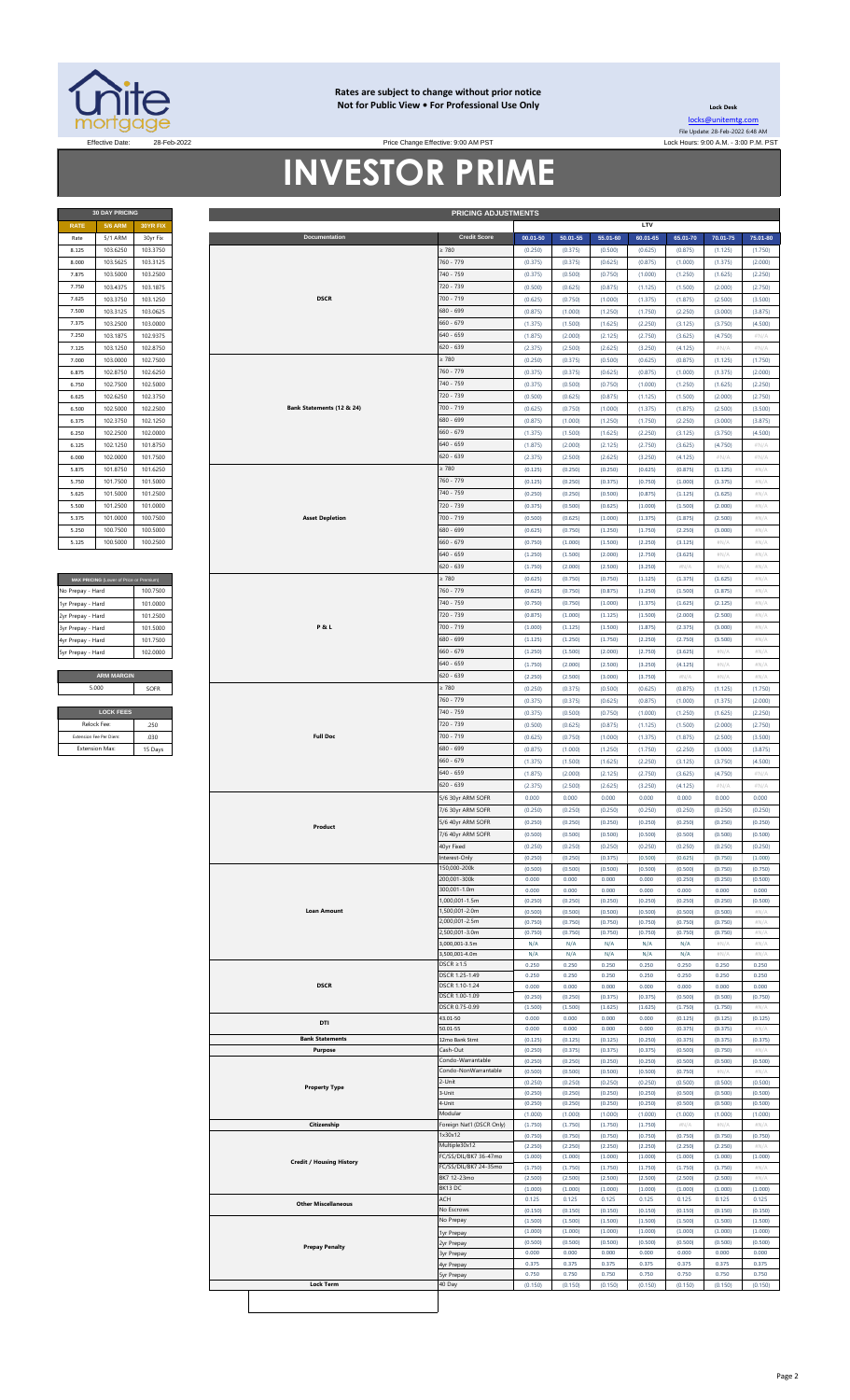

**Rates are subject to change without prior notice Not for Public View • For Professional Use Only** 

**Lock Desk** locks@unitemtg.com File Update: 28-Feb-2022 6:48 AM Lock Hours: 9:00 A.M. - 3:00 P.M. PST

Effective Date: 28-Feb-2022 2000 28-Feb-2022 Price Change Effective: 9:00 AM PST

# **OWNER-OCCUPIED PRIME**

|             | PRIMARY & SECONDARY HOME |          |
|-------------|--------------------------|----------|
| <b>RATE</b> | <b>5/6 ARM</b>           | 30YR FIX |
| 7.875       | 104.063                  | 103.813  |
| 7.750       | 104.000                  | 103.750  |
| 7.625       | 103.938                  | 103.688  |
| 7.500       | 103.875                  | 103.625  |
| 7.375       | 103.813                  | 103.563  |
| 7.250       | 103.750                  | 103.500  |
| 7.125       | 103.688                  | 103 438  |
| 7.000       | 103.625                  | 103.375  |
| 6.875       | 103.500                  | 103.250  |
| 6.750       | 103.375                  | 103.125  |
| 6.625       | 103.250                  | 103.000  |
| 6.500       | 103.125                  | 102.875  |
| 6.375       | 103.000                  | 102.750  |
| 6.250       | 102.875                  | 102.625  |
| 6.125       | 102.750                  | 102.500  |
| 6.000       | 102.625                  | 102.375  |
| 5.875       | 102.500                  | 102.250  |
| 5.750       | 102.250                  | 102.000  |
| 5.625       | 102.000                  | 101.750  |
| 5.500       | 101.750                  | 101.500  |
| 5.375       | 101.500                  | 101.250  |
| 5.250       | 101.250                  | 101.000  |
| 5.125       | 101.000                  | 100.750  |
| 5.000       | 100.750                  | 100.500  |
| 4.875       | 100.250                  | 100.000  |

**ARM MARGIN** 5.000

| <b>LOCK FEES</b>                        |         |
|-----------------------------------------|---------|
| Relock Fee:                             | 250     |
| <b>Extension Fee Per Diem</b>           | .030    |
| <b>Extension Max:</b>                   | 15 Days |
|                                         |         |
| MAX PRICING (Lower of Price or Premium) |         |
| 100.2500                                |         |

|                       | PRIMARY & SECONDARY HOME                            |          |                               | <b>PRICING ADJUSTMENTS</b> |          |          |          |          |            |          |          |          |          |
|-----------------------|-----------------------------------------------------|----------|-------------------------------|----------------------------|----------|----------|----------|----------|------------|----------|----------|----------|----------|
| RATE                  | <b>5/6 ARM</b>                                      | 30YR FIX |                               |                            |          |          |          |          | <b>LTV</b> |          |          |          |          |
| 7.875                 | 104.063                                             | 103.813  | <b>Documentation</b>          | <b>Credit Score</b>        | 00.01-50 | 50.01-55 | 55.01-60 | 60.01-65 | 65.01-70   | 70.01-75 | 75.01-80 | 80.01-85 | 85.01-90 |
| 7.750                 | 104.000                                             | 103.750  |                               | $\geq 780$                 | 0.000    | 0.000    | 0.000    | (0.250)  | (0.375)    | (0.375)  | (0.500)  | (0.750)  | (1.125)  |
| 7.625                 | 103.938                                             | 103.688  |                               | 760 - 779                  | 0.000    | 0.000    | 0.000    | (0.250)  | (0.375)    | (0.500)  | (0.625)  | (0.875)  | (1.375)  |
| 7.500                 | 103.875                                             | 103.625  |                               | 740 - 759                  | 0.000    | 0.000    | 0.000    | (0.250)  | (0.375)    | (0.625)  | (0.750)  | (1.125)  | (1.625)  |
| 7.375                 | 103.813                                             | 103.563  |                               | 720 - 739                  | (0.125)  | (0.125)  | (0.125)  | (0.250)  | (0.500)    | (0.750)  | (1.000)  | (1.250)  | (1.875)  |
| 7.250                 | 103.750                                             | 103.500  | <b>Full Doc</b>               | 700 - 719                  | (0.250)  | (0.250)  | (0.375)  | (0.500)  | (0.625)    | (0.875)  | (1.250)  | (1.625)  | (2.250)  |
| 7.125                 | 103.688                                             | 103.438  |                               | 680 - 699                  | (0.250)  | (0.250)  | (0.500)  | (0.625)  | (0.750)    | (1.000)  | (1.375)  | (2.000)  | #N/A     |
| 7.000                 | 103.625                                             | 103.375  |                               | $660 - 679$                | (0.250)  | (0.375)  | (0.500)  | (1.000)  | (1.375)    | (1.625)  | (2.000)  | (2.750)  | #N/A     |
| 6.875                 | 103.500                                             | 103.250  |                               |                            |          | (0.375)  |          |          |            |          | (2.250)  |          |          |
|                       |                                                     |          |                               | $640 - 659$                | (0.375)  |          | (0.500)  | (1.250)  | (1.500)    | (1.750)  |          | $\#N/A$  | #N/A     |
| 6.750                 | 103.375                                             | 103.125  |                               | $620 - 639$                | (0.500)  | (0.500)  | (0.500)  | (1.500)  | (1.750)    | (2.000)  | (2.500)  | $\#N/A$  | #N/A     |
| 6.625                 | 103.250                                             | 103.000  |                               | $\geq 780$                 | (0.125)  | (0.250)  | (0.250)  | (0.375)  | (0.500)    | (0.625)  | (0.875)  | (1.250)  | (2.000)  |
| 6.500                 | 103.125                                             | 102.875  |                               | 760 - 779                  | (0.250)  | (0.250)  | (0.250)  | (0.500)  | (0.625)    | (0.750)  | (1.125)  | (1.625)  | (2.375)  |
| 6.375                 | 103.000                                             | 102.750  |                               | 740 - 759                  | (0.250)  | (0.250)  | (0.250)  | (0.625)  | (0.750)    | (1.000)  | (1.375)  | (1.875)  | (2.875)  |
| 6.250                 | 102.875                                             | 102.625  |                               | 720 - 739                  | (0.250)  | (0.375)  | (0.375)  | (0.750)  | (0.875)    | (1.125)  | (1.625)  | (2.250)  | (3.375)  |
| 6.125                 | 102.750                                             | 102.500  | <b>Bank Statement</b>         | 700 - 719                  | (0.375)  | (0.375)  | (0.625)  | (0.875)  | (1.125)    | (1.500)  | (2.000)  | (2.750)  | (4.000)  |
| 6.000                 | 102.625                                             | 102.375  |                               | 680 - 699                  | (0.375)  | (0.500)  | (0.750)  | (1.000)  | (1.375)    | (1.750)  | (2.500)  | (3.500)  | #N/A     |
| 5.875                 | 102.500                                             | 102.250  |                               | $660 - 679$                | (0.500)  | (0.750)  | (1.000)  | (1.500)  | (2.250)    | (2.750)  | (3.500)  | (4.250)  | #N/A     |
| 5.750                 | 102.250                                             | 102.000  |                               | $640 - 659$                | (0.750)  | (1.000)  | (1.250)  | (1.750)  | (2.500)    | (3.125)  | (4.000)  | $\#N/A$  | #N/A     |
| 5.625                 | 102.000                                             | 101.750  |                               | $620 - 639$                | (1.250)  | (1.500)  | (1.750)  | (2.250)  | (3.000)    | (3.625)  | #N/A     | $\#N/A$  | #N/A     |
| 5.500                 | 101.750                                             | 101.500  |                               | $\geq 780$                 | (0.125)  | (0.250)  | (0.250)  | (0.625)  | (0.875)    | (1.125)  | (1.625)  | $\#N/A$  | #N/A     |
| 5.375                 | 101.500                                             | 101.250  |                               | 760 - 779                  | (0.125)  | (0.250)  | (0.375)  | (0.750)  | (1.000)    | (1.375)  | (2.000)  | $\#N/A$  | #N/A     |
| 5.250                 | 101.250                                             | 101.000  |                               | 740 - 759                  | (0.250)  | (0.250)  | (0.500)  | (0.875)  | (1.125)    | (1.625)  | (2.375)  | $\#N/A$  | #N/A     |
| 5.125                 | 101.000                                             | 100.750  |                               | 720 - 739                  | (0.375)  | (0.500)  | (0.625)  | (1.000)  | (1.500)    | (2.000)  | (2.875)  | $\#N/A$  | #N/A     |
| 5.000                 | 100.750                                             | 100.500  | <b>Asset Depletion</b>        | 700 - 719                  | (0.500)  | (0.625)  | (1.000)  | (1.375)  | (1.875)    | (2.500)  | (3.500)  | $\#N/A$  | #N/A     |
| 4.875                 | 100.250                                             | 100.000  |                               | 680 - 699                  | (0.625)  | (0.750)  | (1.250)  | (1.750)  | (2.250)    | (3.000)  | (4.500)  | $\#N/A$  | #N/A     |
|                       |                                                     |          |                               | $660 - 679$                | (0.750)  | (1.000)  | (1.500)  | (2.250)  | (3.125)    | (4.375)  | H N/A    | $\#N/A$  | #N/A     |
|                       |                                                     |          |                               | $640 - 659$                | (1.250)  | (1.500)  | (2.000)  | (2.750)  | (3.625)    | (4.875)  | #N/A     | $\#N/A$  | #N/A     |
|                       | <b>ARM MARGIN</b>                                   |          |                               | $620 - 639$                | (1.750)  | (2.000)  | (2.500)  | (3.250)  | (4.125)    | $\#N/A$  | $\#N/A$  | $\#N/A$  | #N/A     |
|                       | 5.000                                               | SOFR     |                               | $\geq 780$                 | (0.625)  | (0.750)  | (0.750)  | (1.125)  | (1.375)    | (1.625)  | (2.250)  | #N/A     | #N/A     |
|                       |                                                     |          |                               | 760 - 779                  | (0.625)  | (0.750)  | (0.875)  | (1.250)  | (1.500)    | (1.875)  | (2.625)  | #N/A     | #N/A     |
|                       |                                                     |          |                               | 740 - 759                  | (0.750)  | (0.750)  | (1.000)  | (1.375)  | (1.625)    | (2.125)  | (3.000)  | #N/A     | #N/A     |
|                       | <b>LOCK FEES</b>                                    |          |                               | 720 - 739                  | (0.875)  | (1.000)  | (1.125)  | (1.500)  | (2.000)    | (2.500)  | (3.500)  | #N/A     | #N/A     |
| Relock Fee:           |                                                     | .250     | P & L Only - 1099 - WVOE      | 700 - 719                  | (1.000)  | (1.125)  | (1.500)  | (1.875)  | (2.375)    | (3.000)  | (4.250)  | #N/A     | #N/A     |
|                       | xtension Fee Per Diem                               | .030     |                               | 680 - 699                  | (1.125)  | (1.250)  | (1.750)  | (2.250)  | (2.750)    | (3.500)  | (5.000)  | #N/A     | #N/A     |
| <b>Extension Max:</b> |                                                     | 15 Days  |                               | $660 - 679$                | (1.250)  | (1.500)  | (2.000)  | (2.750)  | (3.625)    | (4.875)  | $\#N/A$  | #N/A     | #N/A     |
|                       |                                                     |          |                               | $640 - 659$                | (1.750)  | (2.000)  | (2.500)  | (3.250)  | (4.125)    | (5.375)  | $\#N/A$  | #N/A     | #N/A     |
|                       |                                                     |          |                               |                            |          |          |          |          |            | #N/A     | $\#N/A$  | $\#N/A$  |          |
|                       | MAX PRICING (Lower of Price or Premium)<br>100.2500 |          |                               | $620 - 639$                | (2.250)  | (2.500)  | (3.000)  | (3.750)  | (4.625)    |          |          |          | #N/A     |
|                       |                                                     |          |                               | No Bank Stmt               | 0.000    | 0.000    | 0.000    | 0.000    | 0.000      | 0.000    | 0.000    | 0.000    | 0.000    |
|                       |                                                     |          | <b>Bank Statements</b>        | 3mo Bank Stmt              | (0.750)  | (0.750)  | (0.750)  | (0.875)  | (1.000)    | (1.000)  | (1.000)  | (1.125)  | (1.125)  |
|                       |                                                     |          |                               | 12mo Bank Stmt             | (0.125)  | (0.125)  | (0.125)  | (0.250)  | (0.375)    | (0.375)  | (0.375)  | (0.500)  | (0.500)  |
|                       |                                                     |          |                               | 24mo Bank Stmt             | 0.000    | 0.000    | 0.000    | 0.000    | 0.000      | 0.000    | 0.000    | 0.000    | 0.000    |
|                       |                                                     |          |                               | 7/6 30yr ARM SOFR          | (0.250)  | (0.250)  | (0.250)  | (0.250)  | (0.250)    | (0.250)  | (0.250)  | (0.250)  | (0.250)  |
|                       |                                                     |          |                               | 5/6 40yr ARM SOFR          | (0.250)  | (0.250)  | (0.250)  | (0.250)  | (0.250)    | (0.250)  | (0.250)  | (0.250)  | (0.250)  |
|                       |                                                     |          | Product                       | 7/6 40yr ARM SOFR          | (0.500)  | (0.500)  | (0.500)  | (0.500)  | (0.500)    | (0.500)  | (0.500)  | (0.500)  | (0.500)  |
|                       |                                                     |          |                               | 40yr Fixed                 | (0.250)  | (0.250)  | (0.250)  | (0.250)  | (0.250)    | (0.250)  | (0.250)  | (0.250)  | (0.250)  |
|                       |                                                     |          |                               | Interest-Only              | (0.250)  | (0.250)  | (0.375)  | (0.500)  | (0.625)    | (0.750)  | (1.000)  | (1.750)  | #N/A     |
|                       |                                                     |          |                               | 150.000-200k               | (0.500)  | (0.500)  | (0.500)  | (0.500)  | (0.500)    | (0.750)  | (0.750)  | (1.000)  | (1.000)  |
|                       |                                                     |          |                               | 200,001-300k               | 0.000    | 0.000    | 0.000    | 0.000    | (0.250)    | (0.250)  | (0.250)  | (0.500)  | (0.500)  |
|                       |                                                     |          |                               | 300,001-1,000,000          | 0.000    | 0.000    | 0.000    | 0.000    | 0.000      | 0.000    | 0.000    | 0.000    | 0.000    |
|                       |                                                     |          |                               | 1,000,001-1.5m             | (0.250)  | (0.250)  | (0.250)  | (0.250)  | (0.250)    | (0.250)  | (0.250)  | (0.250)  | (0.250)  |
|                       |                                                     |          | <b>Loan Amount</b>            | ,500,001-2.0m              | (0.500)  | (0.500)  | (0.500)  | (0.500)  | (0.500)    | (0.500)  | (0.500)  | $\#N/A$  | #N/A     |
|                       |                                                     |          |                               | 2,000,001-2.5m             | (0.750)  | (0.750)  | (0.750)  | (0.750)  | (0.750)    | (0.750)  | (0.750)  | $\#N/A$  | #N/A     |
|                       |                                                     |          |                               | 500,001-3.0m               | (0.750)  | (0.750)  | (0.750)  | (0.750)  | (0.750)    | (0.750)  | (0.750)  | $\#N/A$  | #N/A     |
|                       |                                                     |          |                               | 3,000,001-3.5m             | N/A      | N/A      | N/A      | N/A      | N/A        | N/A      | #N/A     | $\#N/A$  | #N/A     |
|                       |                                                     |          |                               | 3,500,001-4.0m             | N/A      | N/A      | N/A      | N/A      | N/A        | N/A      | H N/A    | $\#N/A$  | #N/A     |
|                       |                                                     |          | DTI                           | 43.01-50                   | 0.000    | 0.000    | 0.000    | 0.000    | 0.000      | (0.125)  | (0.125)  | (0.125)  | (0.125)  |
|                       |                                                     |          |                               | 50.01-55                   | 0.000    | 0.000    | 0.000    | 0.000    | 0.000      | (0.375)  | (0.375)  | $\#N/A$  | #N/A     |
|                       |                                                     |          | Cash Out                      |                            | (0.250)  | (0.375)  | (0.375)  | (0.375)  | (0.500)    | (0.750)  | (1.250)  | $\#N/A$  | #N/A     |
|                       |                                                     |          | <b>Second Home</b>            |                            | (0.500)  | (0.500)  | (0.500)  | (0.500)  | (0.500)    | (0.500)  | (0.500)  | $\#N/A$  | #N/A     |
|                       |                                                     |          | Geographical                  | Non-CA                     | 0.250    | 0.250    | 0.250    | 0.250    | 0.250      | 0.250    | 0.250    | 0.250    | 0.250    |
|                       |                                                     |          |                               | Condo-Warrantable          | (0.250)  | (0.250)  | (0.250)  | (0.250)  | (0.500)    | (0.500)  | (0.500)  | (0.500)  | #N/A     |
|                       |                                                     |          |                               | Condo-NonWarrantable       | (0.500)  | (0.500)  | (0.500)  | (0.500)  | (0.750)    | (0.750)  | #N/A     | $\#N/A$  | #N/A     |
|                       |                                                     |          |                               | 2-Unit                     | (0.250)  | (0.250)  | (0.250)  | (0.250)  | (0.500)    | (0.500)  | (0.500)  | (0.750)  | #N/A     |
|                       |                                                     |          | <b>Property Type</b>          | 3-Unit                     | (0.250)  | (0.250)  | (0.250)  | (0.250)  | (0.500)    | (0.500)  | (0.500)  | (0.750)  | #N/A     |
|                       |                                                     |          |                               | 4-Unit                     | (0.250)  | (0.250)  | (0.250)  | (0.250)  | (0.500)    | (0.500)  | (0.500)  | (0.750)  | #N/A     |
|                       |                                                     |          |                               | Modular                    | (1.000)  | (1.000)  | (1.000)  | (1.000)  | (1.000)    | (1.000)  | (1.000)  | $\#N/A$  | #N/A     |
|                       |                                                     |          |                               | Rural                      | (1.000)  | (1.000)  | (1.000)  | (1.000)  | (1.000)    | (1.000)  | H N/A    | $\#N/A$  | #N/A     |
|                       |                                                     |          |                               | 1x30x12                    | (0.750)  | (0.750)  | (0.750)  | (0.750)  | (0.750)    | (0.750)  | (0.750)  | (1.000)  | (1.000)  |
|                       |                                                     |          |                               | Multiple30x12              | (2.250)  | (2.250)  | (2.250)  | (2.250)  | (2.250)    | (2.250)  | (2.500)  | (2.500)  | #N/A     |
|                       |                                                     |          |                               | C/SS/DIL/BK7 36-47mo       | (1.000)  | (1.000)  | (1.000)  | (1.000)  | (1.000)    | (1.000)  | (1.000)  | (1.000)  | (1.000)  |
|                       |                                                     |          | <b>Credit/Housing History</b> | FC/SS/DIL/BK7 24-35mo      | (1.750)  | (1.750)  | (1.750)  | (1.750)  | (1.750)    | (1.750)  | (1.750)  | (1.750)  | #N/A     |
|                       |                                                     |          |                               | BK7 12-23mo                | (2.500)  | (2.500)  | (2.500)  | (2.500)  | (2.500)    | (2.500)  | (2.500)  | (2.500)  | #N/A     |
|                       |                                                     |          |                               | BK13 DC                    | (1.000)  | (1.000)  | (1.000)  | (1.000)  | (1.000)    | (1.000)  | (1.000)  | (1.000)  | (1.000)  |
|                       |                                                     |          |                               | ACH                        | 0.125    | 0.125    | 0.125    | 0.125    | 0.125      | 0.125    | 0.125    | 0.125    | 0.125    |
|                       |                                                     |          | <b>Misccellaneous</b>         | No Escrows (No HPML)       | (0.150)  | (0.150)  | (0.150)  | (0.150)  | (0.150)    | (0.150)  | (0.150)  | (0.150)  | (0.150)  |
|                       |                                                     |          | <b>Lock Term</b>              | 40 Day                     | (0.150)  | (0.150)  | (0.150)  | (0.150)  | (0.150)    | (0.150)  | (0.150)  | (0.150)  | (0.150)  |
|                       |                                                     |          |                               |                            |          |          |          |          |            |          |          |          |          |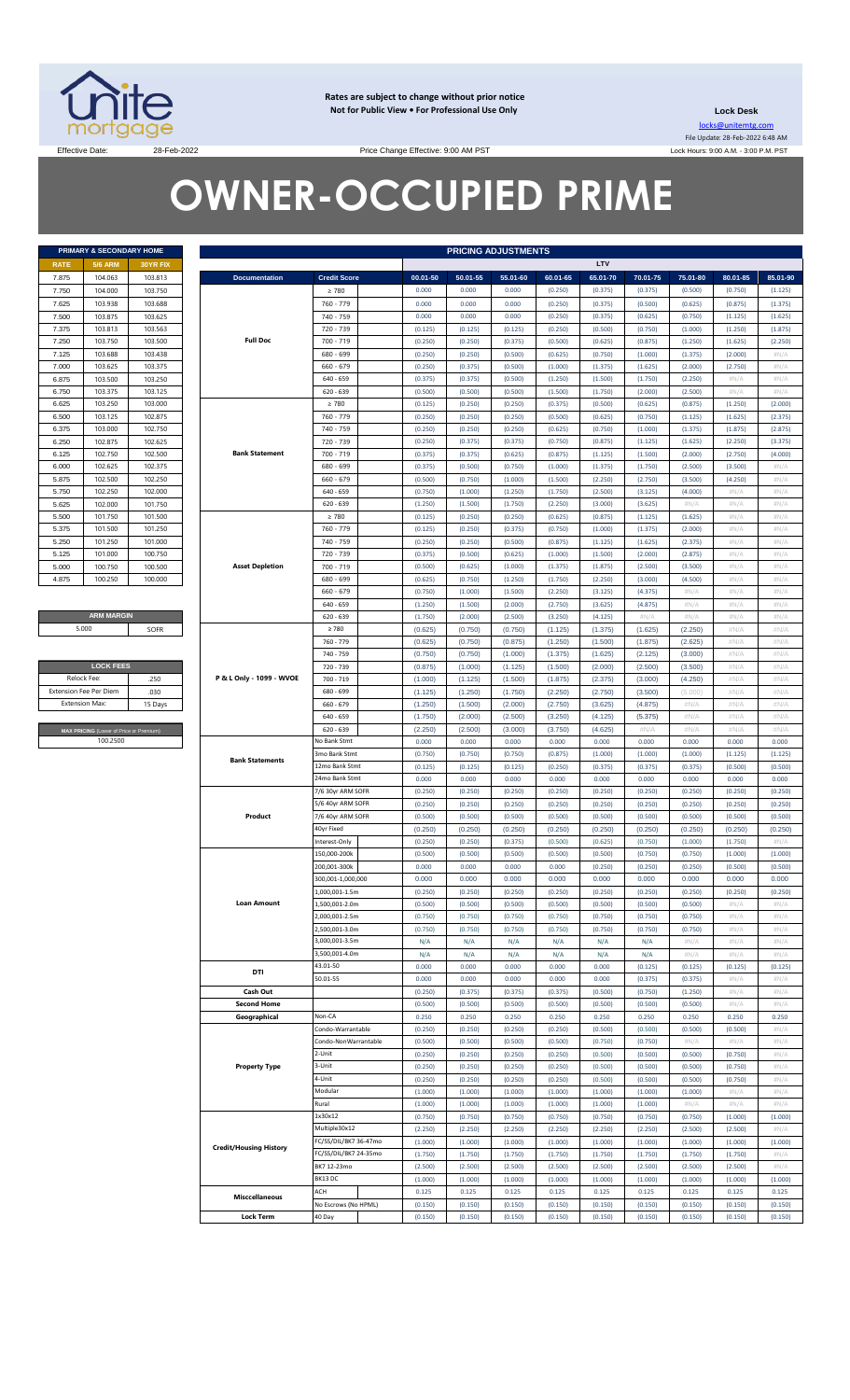

#### [V](https://unitemortgage.com/)isit: https://unitemortgage.com

The pricing engine is the Formal price given, please access it through:

**Quick Pricer:** [https://un](https://unitemortgage.com/broker-resources/price-my-loan/)itemortgage.com/broker-resources/price-my-loan/

# **CALL US TODAY: 800-777-1207**

#### **CONVENTIONAL PRODUCTS AND PRICING**

|       | <b>CONFORMING LOANS</b> |                             |         |                      |                             |         |                      |       |                             |         |         |       |                             |         |               |  |
|-------|-------------------------|-----------------------------|---------|----------------------|-----------------------------|---------|----------------------|-------|-----------------------------|---------|---------|-------|-----------------------------|---------|---------------|--|
|       |                         | <b>DU CONF CONV 30 YEAR</b> |         |                      | <b>DU CONF CONV 20 YEAR</b> |         |                      |       | <b>DU CONF CONV 15 YEAR</b> |         |         |       | <b>DU CONF CONV 10 YEAR</b> |         |               |  |
| Rate  | 10 Day                  | 25 Day                      | 40 Day  | Rate                 | 10 Day                      | 25 Day  | 40 Day               | Rate  | 10 Day                      | 25 Day  | 40 Day  | Rate  | 10 Day                      | 25 Day  | <b>40 Day</b> |  |
| 4.500 | (4.625)                 | (4.500)                     | (4.375) | 4.250                | (4.375)                     | (4.250) | (4.125)              | 3.875 | (4.125)                     | (4.000) | (3.875) | 3.625 | (3.500)                     | (3.375) | (3.250)       |  |
| 4.375 | (4.250)                 | (4.125)                     | (4.000) | 4.125                | (4.250)                     | (4.125) | (4.000)              | 3.750 | (3.875)                     | (3.750) | (3.625) | 3.500 | (3.125)                     | (3.000) | (2.875)       |  |
| 4.250 | (3.750)                 | (3.625)                     | (3.500) | 4.000                | (3.875)                     | (3.750) | (3.625)              | 3.625 | (3.375)                     | (3.250) | (3.125) | 3.375 | (2.875)                     | (2.750) | (2.625)       |  |
| 4.125 | (3.500)                 | (3.375)                     | (3.250) | 3.875                | (3.500)                     | (3.375) | (3.250)              | 3.500 | (3.250)                     | (3.125) | (3.000) | 3.250 | (2.500)                     | (2.375) | (2.250)       |  |
| 4.000 | (3.000)                 | (2.875)                     | (2.750) | 3.750                | (3.000)                     | (2.875) | (2.750)              | 3.375 | (2.750)                     | (2.625) | (2.500) | 3.125 | (2.250)                     | (2.125) | (2.000)       |  |
| 3.875 | (2.500)                 | (2.375)                     | (2.250) | 3.625                | (2.750)                     | (2.625) | (2.500)              | 3.250 | (2.250)                     | (2.125) | (2.000) | 3.000 | (1.875)                     | (1.750) | (1.625)       |  |
| 3.750 | (1.875)                 | (1.750)                     | (1.625) | 3.500                | (2.250)                     | (2.125) | (2.000)              | 3.125 | (1.875)                     | (1.750) | (1.625) | 2.875 | (1.750)                     | (1.625) | (1.500)       |  |
| 3.625 | (1.375)                 | (1.250)                     | (1.125) | 3.375                | (1.750)                     | (1.625) | (1.500)              | 3.000 | (1.500)                     | (1.375) | (1.250) | 2.750 | (1.250)                     | (1.125) | (1.000)       |  |
| 3.500 | (1.000)                 | (0.875)                     | (0.750) | 3.250                | (1.250)                     | (1.125) | (1.000)              | 2.875 | (1.000)                     | (0.875) | (0.750) | 2.625 | (0.875)                     | (0.750) | (0.625)       |  |
| 3.375 | (0.375)                 | (0.250)                     | (0.125) | 3.125                | (0.625)                     | (0.500) | (0.375)              | 2.750 | (0.625)                     | (0.500) | (0.375) | 2.500 | (0.375)                     | (0.250) | (0.125)       |  |
| 3.250 | 0.250                   | 0.375                       | 0.500   | 3.000                | 0.125                       | 0.250   | 0.375                | 2.625 | (0.125)                     | 0.000   | 0.125   | 2.375 | (0.125)                     | 0.000   | 0.125         |  |
| 3.125 | 1.000                   | 1.125                       | 1.250   | 2.875                | 0.875                       | 1.000   | 1.125                | 2.500 | 0.375                       | 0.500   | 0.625   | 2.250 | 0.375                       | 0.500   | 0.625         |  |
|       |                         |                             |         |                      |                             |         |                      |       |                             |         |         |       |                             |         |               |  |
|       |                         | LP CONF CONV 30 YEAR        |         | LP CONF CONV 20 YEAR |                             |         | LP CONF CONV 15 YEAR |       |                             |         |         |       | LP CONF CONV 10 YEAR        |         |               |  |
| Rate  | 10 Day                  | 25 Day                      | 40 Day  | Rate                 | 10 Day                      | 25 Day  | 40 Day               | Rate  | 10 Day                      | 25 Day  | 40 Day  | Rate  | 10 Day                      | 25 Day  | <b>40 Day</b> |  |
| 4.625 | (4.750)                 | (4.625)                     | (4.500) | 4.250                | (4.125)                     | (4.000) | (3.875)              | 3.875 | (3.750)                     | (3.625) | (3.500) | 3.750 | (3.500)                     | (3.375) | (3.250)       |  |
| 4.500 | (4.375)                 | (4.250)                     | (4.125) | 4.125                | (4.125)                     | (4.000) | (3.875)              | 3.750 | (3.375)                     | (3.250) | (3.125) | 3.625 | (3.125)                     | (3.000) | (2.875)       |  |
| 4.375 | (3.875)                 | (3.750)                     | (3.625) | 4.000                | (3.750)                     | (3.625) | (3.500)              | 3.625 | (3.000)                     | (2.875) | (2.750) | 3.500 | (2.750)                     | (2.625) | (2.500)       |  |
| 4.250 | (3.500)                 | (3.375)                     | (3.250) | 3.875                | (3.375)                     | (3.250) | (3.125)              | 3.500 | (2.875)                     | (2.750) | (2.625) | 3.375 | (2.375)                     | (2.250) | (2.125)       |  |
| 4.125 | (3.000)                 | (2.875)                     | (2.750) | 3.750                | (2.875)                     | (2.750) | (2.625)              | 3.375 | (2.625)                     | (2.500) | (2.375) | 3.250 | (2.000)                     | (1.875) | (1.750)       |  |
| 4.000 | (2.750)                 | (2.625)                     | (2.500) | 3.625                | (2.625)                     | (2.500) | (2.375)              | 3.250 | (2.125)                     | (2.000) | (1.875) | 3.125 | (1.750)                     | (1.625) | (1.500)       |  |
| 3.875 | (2.250)                 | (2.125)                     | (2.000) | 3.500                | (2.125)                     | (2.000) | (1.875)              | 3.125 | (1.750)                     | (1.625) | (1.500) | 3.000 | (1.375)                     | (1.250) | (1.125)       |  |
| 3.750 | (1.750)                 | (1.625)                     | (1.500) | 3.375                | (1.625)                     | (1.500) | (1.375)              | 3.000 | (1.250)                     | (1.125) | (1.000) | 2.875 | (1.000)                     | (0.875) | (0.750)       |  |
| 3.625 | (1.125)                 | (1.000)                     | (0.875) | 3.250                | (1.125)                     | (1.000) | (0.875)              | 2.875 | (1.000)                     | (0.875) | (0.750) | 2.750 | (0.625)                     | (0.500) | (0.375)       |  |
| 3.500 | (0.875)                 | (0.750)                     | (0.625) | 3.125                | (0.500)                     | (0.375) | (0.250)              | 2.750 | (0.500)                     | (0.375) | (0.250) | 2.625 | (0.375)                     | (0.250) | (0.125)       |  |
| 3.375 | (0.250)                 | (0.125)                     | 0.000   | 3.000                | 0.250                       | 0.375   | 0.500                | 2.625 | 0.000                       | 0.125   | 0.250   | 2.500 | 0.000                       | 0.125   | 0.250         |  |
| 3.250 | 0.375                   | 0.500                       | 0.625   | 2.875                | 1.000                       | 1.125   | 1.250                | 2.500 | 0.500                       | 0.625   | 0.750   | 2.375 | 0.375                       | 0.500   | 0.625         |  |

#### **HIGH BALANCE CONFORMING**

|             | <b>DU HIGH BALANCE 30 YEAR</b> |               |               | <b>DU HIGH BALANCE 15 YEAR</b> |               |               |               | <b>DU HIGH BALANCE 20 YEAR</b> |               |               |               | <b>DU HIGH BALANCE 10 YEAR</b> |               |          |               |  |
|-------------|--------------------------------|---------------|---------------|--------------------------------|---------------|---------------|---------------|--------------------------------|---------------|---------------|---------------|--------------------------------|---------------|----------|---------------|--|
| <u>Rate</u> | <b>10 Day</b>                  | <b>25 Day</b> | <b>40 Day</b> | Rate                           | <b>10 Day</b> | <b>25 Day</b> | <b>40 Day</b> | Rate                           | <b>10 Day</b> | $25$ Day      | <b>40 Day</b> | Rate                           | <b>10 Day</b> | $25$ Day | <b>40 Day</b> |  |
| 4.875       | (3.875)                        | (3.750)       | (3.625)       | 4.125                          | (0.750)       | (0.625)       | (0.500)       |                                |               |               |               |                                |               |          |               |  |
| 4.750       | (3.500)                        | (3.375)       | (3.250)       | 4.000                          | (2.750)       | (2.625)       | (2.500)       |                                |               |               |               |                                |               |          |               |  |
| 4.625       | (3.250)                        | (3.125)       | (3.000)       | 3.875                          | (2.625)       | (2.500)       | (2.375)       |                                |               |               |               |                                |               |          |               |  |
| 4.500       | (3.000)                        | (2.875)       | (2.750)       | 3.750                          | (2.250)       | (2.125)       | (2.000)       |                                |               |               |               |                                |               |          |               |  |
| 4.375       | (2.625)                        | (2.500)       | (2.375)       | 3.625                          | (2.000)       | (1.875)       | (1.750)       |                                |               |               |               |                                |               |          |               |  |
| 4.250       | (2.250)                        | (2.125)       | (2.000)       | 3.500                          | (1.750)       | (1.625)       | (1.500)       |                                |               | <b>ADELLE</b> |               |                                |               |          |               |  |
| 4.125       | (1.750)                        | (1.625)       | (1.500)       | 3.375                          | (1.375)       | (1.250)       | (1.125)       |                                |               |               |               |                                |               |          |               |  |
| 4.000       | (1.625)                        | (1.500)       | (1.375)       | 3.250                          | (1.000)       | (0.875)       | (0.750)       |                                |               |               |               |                                |               |          |               |  |
| 3.875       | (1.250)                        | (1.125)       | (1.000)       | 3.125                          | (0.625)       | (0.500)       | (0.375)       |                                |               |               |               |                                |               |          |               |  |
| 3.750       | (0.875)                        | (0.750)       | (0.625)       | 3.000                          | (0.250)       | (0.125)       | 0.000         |                                |               |               |               |                                |               |          |               |  |
| 3.625       | (0.250)                        | (0.125)       | 0.000         | 2.875                          | 0.125         | 0.250         | 0.375         |                                |               |               |               |                                |               |          |               |  |
| 3.500       | 0.250                          | 0.375         | 0.500         | 2.750                          | 0.500         | 0.625         | 0.750         |                                |               |               |               |                                |               |          |               |  |

Agency Underwriting Fee: \$ 1,095 \* NJ and WA Origination Fee \$1,195 \* NC Commitment Fee \$1,195

E QUAL HOUSIN

**MAX NET PRICING IS 104.000 HIGH BALANCE MAX NET PRICING IS 103.000 Rates and pricing are subject to change without notice.** All Rights Reserved. 02.2022 This document is limited to current Unite Mortgage Wholesale Lending Solutions, and should not be intended as legal advice, legal opinion, or any other advice on specific facts or circumstances. Such policy and practice ar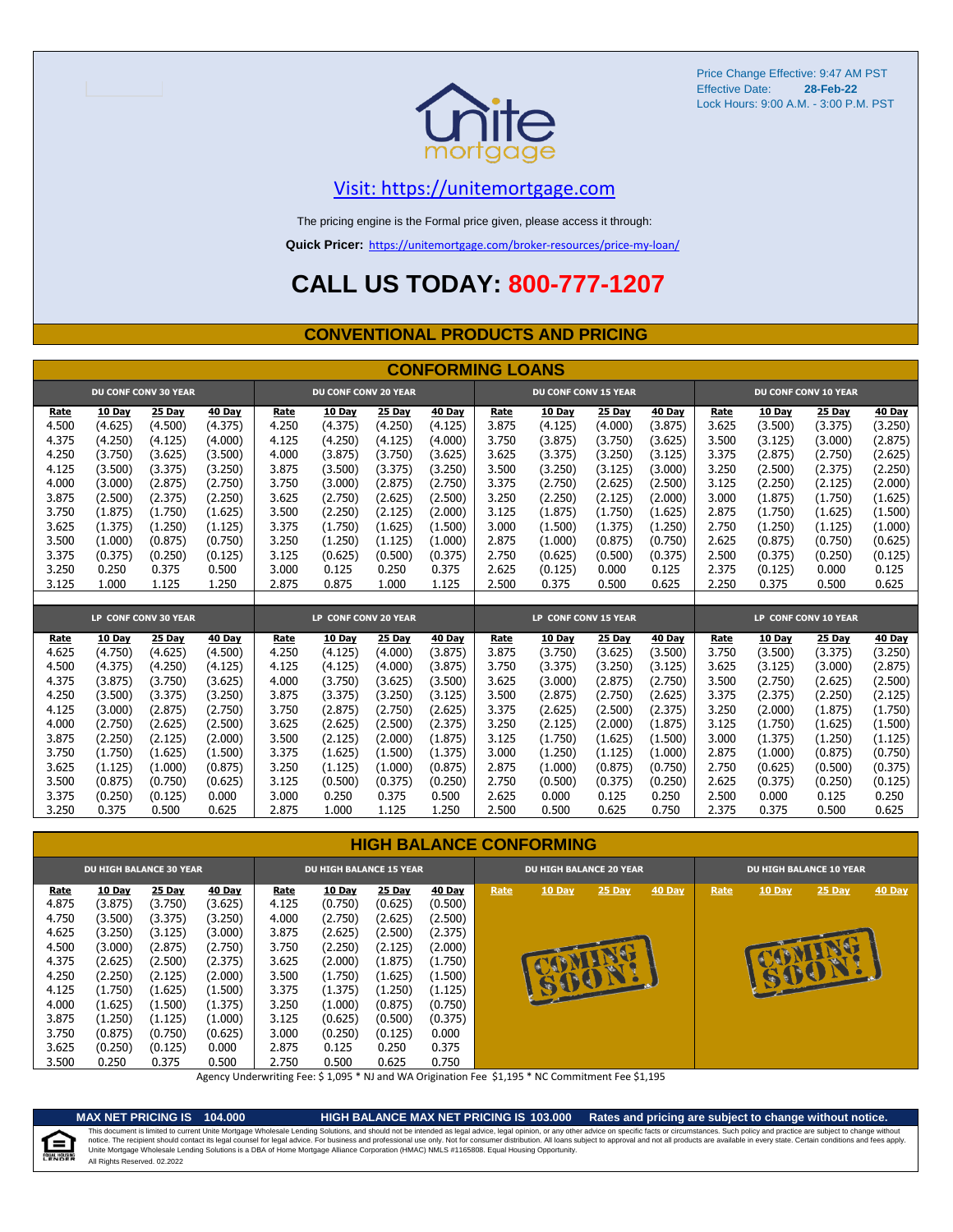

#### [V](https://unitemortgage.com/)isit: https://unitemortgage.com

The pricing engine is the Formal price given, please access it through:

**Quick Pricer:** [https://un](https://unitemortgage.com/broker-resources/price-my-loan/)itemortgage.com/broker-resources/price-my-loan/

# **CALL US TODAY: 800-777-1207**

|                             | <b>HOME AFFORDABLE PRODUCTS</b> |               |               |                                          |               |         |               |                                 |               |               |               |                                       |               |          |        |
|-----------------------------|---------------------------------|---------------|---------------|------------------------------------------|---------------|---------|---------------|---------------------------------|---------------|---------------|---------------|---------------------------------------|---------------|----------|--------|
| <b>DU HOMEREADY 30 YEAR</b> |                                 |               |               | <b>DU HOMEREADY HIGH BALANCE 30 YEAR</b> |               |         |               | <b>LP HOME POSSIBLE 30 YEAR</b> |               |               |               | LP HOME POSSIBLE HIGH BALANCE 30 YEAR |               |          |        |
| Rate                        | <b>10 Day</b>                   | <b>25 Day</b> | <b>40 Day</b> | Rate                                     | <b>10 Day</b> | 25 Day  | <b>40 Day</b> | Rate                            | <b>10 Day</b> | <b>25 Day</b> | <b>40 Day</b> | Rate                                  | <b>10 Day</b> | $25$ Day | 40 Day |
| 4.625                       | (4.750)                         | (4.625)       | (4.500)       | 4.875                                    | (2.500)       | (2.375) | (2.250)       | 4.625                           | (4.625)       | (4.500)       | (4.375)       |                                       |               |          |        |
| 4.500                       | (4.250)                         | (4.125)       | (4.000)       | 4.750                                    | (2.000)       | (1.875) | (1.750)       | 4.500                           | (4.250)       | (4.125)       | (4.000)       |                                       |               |          |        |
| 4.375                       | (3.875)                         | (3.750)       | (3.625)       | 4.625                                    | (3.000)       | (2.875) | (2.750)       | 4.375                           | (3.875)       | (3.750)       | (3.625)       |                                       |               |          |        |
| 4.250                       | (3.375)                         | (3.250)       | (3.125)       | 4.500                                    | (3.000)       | (2.875) | (2.750)       | 4.250                           | (3.500)       | (3.375)       | (3.250)       |                                       |               | NU       |        |
| 4.125                       | (3.000)                         | (2.875)       | (2.750)       | 4.375                                    | (2.625)       | (2.500) | (2.375)       | 4.125                           | (3.000)       | (2.875)       | (2.750)       |                                       |               | 15001.   |        |
| 4.000                       | (2.625)                         | (2.500)       | (2.375)       | 4.250                                    | (2.375)       | (2.250) | (2.125)       | 4.000                           | (2.625)       | (2.500)       | (2.375)       |                                       |               |          |        |
| 3.875                       | (2.125)                         | (2.000)       | (1.875)       | 4.125                                    | (2.125)       | (2.000) | (1.875)       | 3.875                           | (2.125)       | (2.000)       | (1.875)       |                                       |               |          |        |
| 3.750                       | (1.625)                         | (1.500)       | (1.375)       | 4.000                                    | (1.625)       | (1.500) | (1.375)       | 3.750                           | (1.625)       | (1.500)       | (1.375)       |                                       |               |          |        |
| 3.625                       | (1.000)                         | (0.875)       | (0.750)       | 3.875                                    | (1.250)       | (1.125) | (1.000)       | 3.625                           | (0.875)       | (0.750)       | (0.625)       |                                       |               |          |        |
| 3.500                       | (0.750)                         | (0.625)       | (0.500)       | 3.750                                    | (0.750)       | (0.625) | (0.500)       | 3.500                           | (0.500)       | (0.375)       | (0.250)       |                                       |               |          |        |
| 3.375                       | (0.125)                         | 0.000         | 0.125         | 3.625                                    | (0.250)       | (0.125) | 0.000         | 3.375                           | 0.000         | 0.125         | 0.250         |                                       |               |          |        |
| 3.250                       | 0.500                           | 0.625         | 0.750         | 3.500                                    | 0.375         | 0.500   | 0.625         | 3.250                           | 0.625         | 0.750         | 0.875         |                                       |               |          |        |

| <b>HOME READY AND HOMEPOSSIBLE CAP LIMITS</b>      |       |       |      |       |      |       |       |                                                                                                  |       |  |  |
|----------------------------------------------------|-------|-------|------|-------|------|-------|-------|--------------------------------------------------------------------------------------------------|-------|--|--|
|                                                    |       |       |      |       |      |       |       | LTV <=60 60.01 - 65 65.01 - 70 70.01 - 75 75.01 - 80 80.01 - 85 85.01 - 90 90.01 - 95 95.01 - 97 |       |  |  |
| HomeReady/Home Possible FICO >=680 Adjustment Caps | 1.500 | 1.500 | .500 | 1.500 | .500 | 0.000 | 0.000 | 0.000                                                                                            | 0.000 |  |  |
| HomeReady/Home Possible FICO <680 Adjustment Caps  | 1.500 | .500  | .500 | 1.500 | .500 | 1.500 | 1.500 | .500                                                                                             | 1.500 |  |  |

Agency Underwriting Fee: \$ 1,095 \* NJ and WA Origination Fee \$1,195 \* NC Commitment Fee \$1,195

#### **MAX NET PRICING IS 104.000 HIGH BALANCE MAX NET PRICING IS 103.000 Rates and pricing are subject to change without notice.**

All Rights Reserved. 02.2022 This document is limited to current Unite Mortgage Wholesale Lending Solutions, and should not be intended as legal advice, legal opinion, or any other advice on specific facts or circumstances. Such policy and practice ar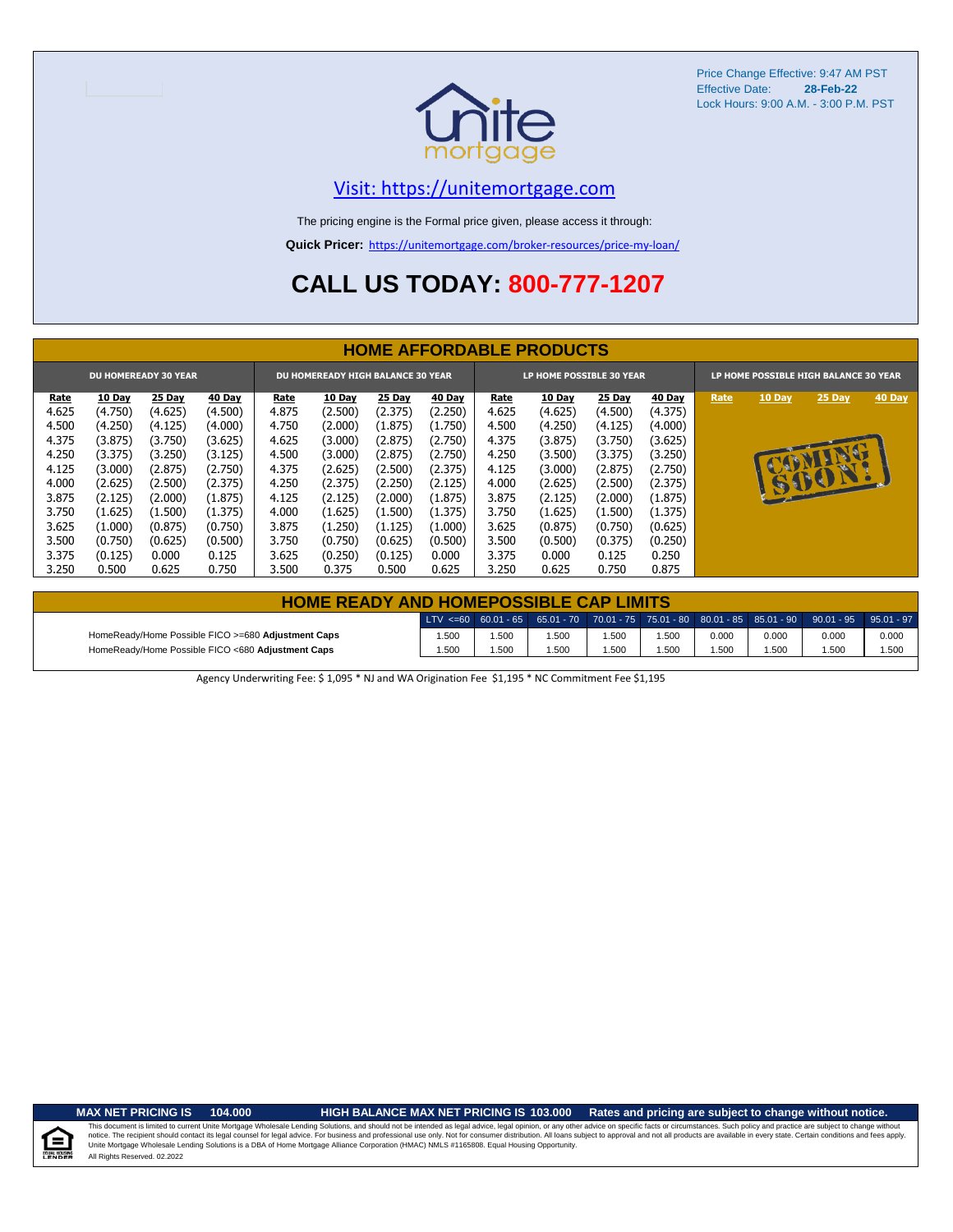

### [V](https://unitemortgage.com/)isit: https://unitemortgage.com

The pricing engine is the Formal price given, please access it through:

**Quick Pricer:** [https://un](https://unitemortgage.com/broker-resources/price-my-loan/)itemortgage.com/broker-resources/price-my-loan/

# **CALL US TODAY: 800-777-1207**

| Credit Score / LTV<br>Loan Terms > 15 years<br>$LTV \le 60$<br>$60.01 - 70$<br>$70.01 - 75$<br>$80.01 - 85$<br>$85.01 - 90$<br>$90.01 - 95$<br>$95.01 - 97$<br>>97.00%<br>$75.01 - 80$<br>$740+$<br>0.000<br>0.250<br>0.250<br>0.500<br>0.250<br>0.250<br>0.250<br>0.750<br>0.750<br>720 - 739<br>0.000<br>0.250<br>0.500<br>0.750<br>0.500<br>0.500<br>0.500<br>1.000<br>1.000<br>700 - 719<br>0.000<br>0.500<br>1.000<br>1.250<br>1.000<br>1.000<br>1.000<br>1.500<br>1.500<br>680 - 699<br>0.000<br>0.500<br>1.250<br>1.750<br>1.500<br>1.250<br>1.250<br>1.500<br>1.500<br>660 - 679<br>0.000<br>1.000<br>2.250<br>2.750<br>2.750<br>2.250<br>2.250<br>2.250<br>2.250<br>640 - 659<br>2.750<br>3.000<br>3.250<br>2.750<br>2.750<br>0.500<br>1.250<br>2.750<br>2.750<br>620-639<br>0.500<br>1.500<br>3.000<br>3.000<br>3.250<br>3.250<br>3.250<br>3.500<br>3.500<br>Cash Out (Ex. Student Loan Only) All Loan Terms. Cumulative with above adjust.<br>$LTV \le 60$<br>$60.01 - 70$<br>$70.01 - 75$<br>$75.01 - 80$<br>$740+$<br>0.375<br>0.625<br>0.625<br>0.875<br>720 - 739<br>0.375<br>1.000<br>1.000<br>1.125<br>700 - 719<br>0.375<br>1.125<br>1.000<br>1.000<br>0.375<br>680 - 699<br>1.125<br>1.750<br>1.125<br>660 - 679<br>0.625<br>1.125<br>1.125<br>1.875<br>2.625<br>640 - 659<br>0.625<br>1.625<br>1.625<br>620 - 639<br>0.625<br>1.625<br>1.625<br>3.125<br>All Loan Terms<br><b>Other Price Adjustments</b><br>Cumulative with above adjustments<br>$LTV \le 60$<br>$60.01 - 65$<br>$65.01 - 70$<br>$70.01 - 75$<br>$75.01 - 80$<br>$80.01 - 85$<br>$85.01 - 90$<br>$90.01 - 95$<br>$95.01 - 97$<br>High Balance Purchase and R/T Refinance<br>0.500<br>0.750<br>0.750<br>0.750<br>1.000<br>1.000<br>1.000<br>1.000<br>1.000<br>1.500<br>High Balance Cash-Out Refinance<br>1.250<br>1.500<br>1.500<br>1.750<br><b>NA</b><br><b>NA</b><br><b>NA</b><br><b>NA</b><br>High Balance ARMs (Adjustment Based on CLTV)<br>0.750<br>0.750<br>0.750<br>0.750<br>1.500<br>1.500<br>1.750<br>1.750<br>1.500<br>0.000<br>0.000<br>ARMs<br>0.000<br>0.000<br>0.000<br>0.000<br>0.000<br>0.250<br><b>NA</b><br>1.500<br>1.500<br>1.500<br>1.500<br>1.500<br>0.000<br>0.000<br>0.000<br>0.000<br>HomeReady/Home Possible FICO >=680 Adjustment Caps<br>HomeReady/Home Possible FICO <680 Adjustment Caps<br>1.500<br>1.500<br>1.500<br>1.500<br>1.500<br>1.500<br>1.500<br>1.500<br>1.500<br><b>Investment Properties</b><br>2.125<br>2.125<br>2.125<br>2.125<br>3.375<br>4.125<br><b>NA</b><br><b>NA</b><br><b>NA</b><br>1.125<br>Second Home<br>1.625<br>1.625<br>2.125<br>3.375<br>4.125<br>4.125<br>4.125<br>4.125<br>Manufactured home<br>0.500<br>0.500<br>0.500<br>0.500<br>0.500<br>0.500<br>0.500<br>0.500<br>0.500<br>2-4 Unit Properties (3-4 unit max LTV is 75% (DU) and 80% (LP))<br>1.000<br>1.000<br>1.000<br>1.000<br>1.000<br>1.000<br><b>NA</b><br><b>NA</b><br>NA<br>0.000<br>0.000<br>Condos - Loan Terms > 15Y (does not apply to Detached building types)<br>0.000<br>0.000<br>0.750<br>0.750<br>0.750<br>0.750<br>0.750<br>Escrow Waiver (LTV >80% not available in NM, LTV >90% does not apply to HB Nationwide)<br>0.000<br>0.000<br>0.000<br>0.000<br>0.000<br>0.000<br>0.000<br>0.000<br><b>NA</b><br>UW Waiver Fee (ALL LTV) - based on loan size<br><b>ALL SUBORDINATE FINANCING .375%</b><br>Credit Score < 720<br>Credit Score > 720<br><b>LTV Range</b><br><b>CLTV Range</b><br>$\leq 65.00\%$<br>$80.01\% - 95.00\%$<br>0.500<br>0.250<br>65.01% - 75.00%<br>80.01% - 95.00%<br>0.750<br>0.500<br>0.750<br>75.01% - 95.00%<br>$90.01\% - 95.00\%$<br>1.000<br>75.01% - 90.00%<br>76.01% - 90.00%<br>0.750<br>1.000<br>≤ 95.00%<br>95.01% - 97.00%<br>1.500<br>1.500<br><b>LOCK EXTENSIONS - RELOCKS - OTHER CHANGES</b><br><b>Lock Extensions:</b><br>.03 / day<br>1-4 days<br>0.125<br>10 Day Lock Expires:<br>03/10/22<br>5 days<br>0.187<br>25 Day Lock Expires:<br>03/25/22<br>7 days<br>0.250<br>40 Day Lock Expires:<br>04/09/22<br>10 days<br>0.375<br>15 days<br><b>Relocks:</b><br><b>Other Changes:</b><br>Worse Case pricing plus additional .250 hit<br>Loan Program<br>Worse Case if moving into different delivery type<br>Rate Change<br>Not subject to worse case pricing<br>Locks expiring on a non business day are | <b>CONVENTIONAL PRICING ADJUSTMENTS</b> |  |  |  |  |  |  |  |  |  |  |
|-----------------------------------------------------------------------------------------------------------------------------------------------------------------------------------------------------------------------------------------------------------------------------------------------------------------------------------------------------------------------------------------------------------------------------------------------------------------------------------------------------------------------------------------------------------------------------------------------------------------------------------------------------------------------------------------------------------------------------------------------------------------------------------------------------------------------------------------------------------------------------------------------------------------------------------------------------------------------------------------------------------------------------------------------------------------------------------------------------------------------------------------------------------------------------------------------------------------------------------------------------------------------------------------------------------------------------------------------------------------------------------------------------------------------------------------------------------------------------------------------------------------------------------------------------------------------------------------------------------------------------------------------------------------------------------------------------------------------------------------------------------------------------------------------------------------------------------------------------------------------------------------------------------------------------------------------------------------------------------------------------------------------------------------------------------------------------------------------------------------------------------------------------------------------------------------------------------------------------------------------------------------------------------------------------------------------------------------------------------------------------------------------------------------------------------------------------------------------------------------------------------------------------------------------------------------------------------------------------------------------------------------------------------------------------------------------------------------------------------------------------------------------------------------------------------------------------------------------------------------------------------------------------------------------------------------------------------------------------------------------------------------------------------------------------------------------------------------------------------------------------------------------------------------------------------------------------------------------------------------------------------------------------------------------------------------------------------------------------------------------------------------------------------------------------------------------------------------------------------------------------------------------------------------------------------------------------------------------------------------------------------------------------------------------------------------------------------------------------------------------------------------------------------------------------------------------------------------------------------------------------------------------------------------------------------------------------------------------------------------------------------------------------------------------------------------------------------------------------------------------------------------------------------------------------------------------------------------------------------------------------------------------------|-----------------------------------------|--|--|--|--|--|--|--|--|--|--|
|                                                                                                                                                                                                                                                                                                                                                                                                                                                                                                                                                                                                                                                                                                                                                                                                                                                                                                                                                                                                                                                                                                                                                                                                                                                                                                                                                                                                                                                                                                                                                                                                                                                                                                                                                                                                                                                                                                                                                                                                                                                                                                                                                                                                                                                                                                                                                                                                                                                                                                                                                                                                                                                                                                                                                                                                                                                                                                                                                                                                                                                                                                                                                                                                                                                                                                                                                                                                                                                                                                                                                                                                                                                                                                                                                                                                                                                                                                                                                                                                                                                                                                                                                                                                                                                                             |                                         |  |  |  |  |  |  |  |  |  |  |
|                                                                                                                                                                                                                                                                                                                                                                                                                                                                                                                                                                                                                                                                                                                                                                                                                                                                                                                                                                                                                                                                                                                                                                                                                                                                                                                                                                                                                                                                                                                                                                                                                                                                                                                                                                                                                                                                                                                                                                                                                                                                                                                                                                                                                                                                                                                                                                                                                                                                                                                                                                                                                                                                                                                                                                                                                                                                                                                                                                                                                                                                                                                                                                                                                                                                                                                                                                                                                                                                                                                                                                                                                                                                                                                                                                                                                                                                                                                                                                                                                                                                                                                                                                                                                                                                             |                                         |  |  |  |  |  |  |  |  |  |  |
|                                                                                                                                                                                                                                                                                                                                                                                                                                                                                                                                                                                                                                                                                                                                                                                                                                                                                                                                                                                                                                                                                                                                                                                                                                                                                                                                                                                                                                                                                                                                                                                                                                                                                                                                                                                                                                                                                                                                                                                                                                                                                                                                                                                                                                                                                                                                                                                                                                                                                                                                                                                                                                                                                                                                                                                                                                                                                                                                                                                                                                                                                                                                                                                                                                                                                                                                                                                                                                                                                                                                                                                                                                                                                                                                                                                                                                                                                                                                                                                                                                                                                                                                                                                                                                                                             |                                         |  |  |  |  |  |  |  |  |  |  |
|                                                                                                                                                                                                                                                                                                                                                                                                                                                                                                                                                                                                                                                                                                                                                                                                                                                                                                                                                                                                                                                                                                                                                                                                                                                                                                                                                                                                                                                                                                                                                                                                                                                                                                                                                                                                                                                                                                                                                                                                                                                                                                                                                                                                                                                                                                                                                                                                                                                                                                                                                                                                                                                                                                                                                                                                                                                                                                                                                                                                                                                                                                                                                                                                                                                                                                                                                                                                                                                                                                                                                                                                                                                                                                                                                                                                                                                                                                                                                                                                                                                                                                                                                                                                                                                                             |                                         |  |  |  |  |  |  |  |  |  |  |
|                                                                                                                                                                                                                                                                                                                                                                                                                                                                                                                                                                                                                                                                                                                                                                                                                                                                                                                                                                                                                                                                                                                                                                                                                                                                                                                                                                                                                                                                                                                                                                                                                                                                                                                                                                                                                                                                                                                                                                                                                                                                                                                                                                                                                                                                                                                                                                                                                                                                                                                                                                                                                                                                                                                                                                                                                                                                                                                                                                                                                                                                                                                                                                                                                                                                                                                                                                                                                                                                                                                                                                                                                                                                                                                                                                                                                                                                                                                                                                                                                                                                                                                                                                                                                                                                             |                                         |  |  |  |  |  |  |  |  |  |  |
|                                                                                                                                                                                                                                                                                                                                                                                                                                                                                                                                                                                                                                                                                                                                                                                                                                                                                                                                                                                                                                                                                                                                                                                                                                                                                                                                                                                                                                                                                                                                                                                                                                                                                                                                                                                                                                                                                                                                                                                                                                                                                                                                                                                                                                                                                                                                                                                                                                                                                                                                                                                                                                                                                                                                                                                                                                                                                                                                                                                                                                                                                                                                                                                                                                                                                                                                                                                                                                                                                                                                                                                                                                                                                                                                                                                                                                                                                                                                                                                                                                                                                                                                                                                                                                                                             |                                         |  |  |  |  |  |  |  |  |  |  |
|                                                                                                                                                                                                                                                                                                                                                                                                                                                                                                                                                                                                                                                                                                                                                                                                                                                                                                                                                                                                                                                                                                                                                                                                                                                                                                                                                                                                                                                                                                                                                                                                                                                                                                                                                                                                                                                                                                                                                                                                                                                                                                                                                                                                                                                                                                                                                                                                                                                                                                                                                                                                                                                                                                                                                                                                                                                                                                                                                                                                                                                                                                                                                                                                                                                                                                                                                                                                                                                                                                                                                                                                                                                                                                                                                                                                                                                                                                                                                                                                                                                                                                                                                                                                                                                                             |                                         |  |  |  |  |  |  |  |  |  |  |
|                                                                                                                                                                                                                                                                                                                                                                                                                                                                                                                                                                                                                                                                                                                                                                                                                                                                                                                                                                                                                                                                                                                                                                                                                                                                                                                                                                                                                                                                                                                                                                                                                                                                                                                                                                                                                                                                                                                                                                                                                                                                                                                                                                                                                                                                                                                                                                                                                                                                                                                                                                                                                                                                                                                                                                                                                                                                                                                                                                                                                                                                                                                                                                                                                                                                                                                                                                                                                                                                                                                                                                                                                                                                                                                                                                                                                                                                                                                                                                                                                                                                                                                                                                                                                                                                             |                                         |  |  |  |  |  |  |  |  |  |  |
|                                                                                                                                                                                                                                                                                                                                                                                                                                                                                                                                                                                                                                                                                                                                                                                                                                                                                                                                                                                                                                                                                                                                                                                                                                                                                                                                                                                                                                                                                                                                                                                                                                                                                                                                                                                                                                                                                                                                                                                                                                                                                                                                                                                                                                                                                                                                                                                                                                                                                                                                                                                                                                                                                                                                                                                                                                                                                                                                                                                                                                                                                                                                                                                                                                                                                                                                                                                                                                                                                                                                                                                                                                                                                                                                                                                                                                                                                                                                                                                                                                                                                                                                                                                                                                                                             |                                         |  |  |  |  |  |  |  |  |  |  |
|                                                                                                                                                                                                                                                                                                                                                                                                                                                                                                                                                                                                                                                                                                                                                                                                                                                                                                                                                                                                                                                                                                                                                                                                                                                                                                                                                                                                                                                                                                                                                                                                                                                                                                                                                                                                                                                                                                                                                                                                                                                                                                                                                                                                                                                                                                                                                                                                                                                                                                                                                                                                                                                                                                                                                                                                                                                                                                                                                                                                                                                                                                                                                                                                                                                                                                                                                                                                                                                                                                                                                                                                                                                                                                                                                                                                                                                                                                                                                                                                                                                                                                                                                                                                                                                                             |                                         |  |  |  |  |  |  |  |  |  |  |
|                                                                                                                                                                                                                                                                                                                                                                                                                                                                                                                                                                                                                                                                                                                                                                                                                                                                                                                                                                                                                                                                                                                                                                                                                                                                                                                                                                                                                                                                                                                                                                                                                                                                                                                                                                                                                                                                                                                                                                                                                                                                                                                                                                                                                                                                                                                                                                                                                                                                                                                                                                                                                                                                                                                                                                                                                                                                                                                                                                                                                                                                                                                                                                                                                                                                                                                                                                                                                                                                                                                                                                                                                                                                                                                                                                                                                                                                                                                                                                                                                                                                                                                                                                                                                                                                             |                                         |  |  |  |  |  |  |  |  |  |  |
|                                                                                                                                                                                                                                                                                                                                                                                                                                                                                                                                                                                                                                                                                                                                                                                                                                                                                                                                                                                                                                                                                                                                                                                                                                                                                                                                                                                                                                                                                                                                                                                                                                                                                                                                                                                                                                                                                                                                                                                                                                                                                                                                                                                                                                                                                                                                                                                                                                                                                                                                                                                                                                                                                                                                                                                                                                                                                                                                                                                                                                                                                                                                                                                                                                                                                                                                                                                                                                                                                                                                                                                                                                                                                                                                                                                                                                                                                                                                                                                                                                                                                                                                                                                                                                                                             |                                         |  |  |  |  |  |  |  |  |  |  |
|                                                                                                                                                                                                                                                                                                                                                                                                                                                                                                                                                                                                                                                                                                                                                                                                                                                                                                                                                                                                                                                                                                                                                                                                                                                                                                                                                                                                                                                                                                                                                                                                                                                                                                                                                                                                                                                                                                                                                                                                                                                                                                                                                                                                                                                                                                                                                                                                                                                                                                                                                                                                                                                                                                                                                                                                                                                                                                                                                                                                                                                                                                                                                                                                                                                                                                                                                                                                                                                                                                                                                                                                                                                                                                                                                                                                                                                                                                                                                                                                                                                                                                                                                                                                                                                                             |                                         |  |  |  |  |  |  |  |  |  |  |
|                                                                                                                                                                                                                                                                                                                                                                                                                                                                                                                                                                                                                                                                                                                                                                                                                                                                                                                                                                                                                                                                                                                                                                                                                                                                                                                                                                                                                                                                                                                                                                                                                                                                                                                                                                                                                                                                                                                                                                                                                                                                                                                                                                                                                                                                                                                                                                                                                                                                                                                                                                                                                                                                                                                                                                                                                                                                                                                                                                                                                                                                                                                                                                                                                                                                                                                                                                                                                                                                                                                                                                                                                                                                                                                                                                                                                                                                                                                                                                                                                                                                                                                                                                                                                                                                             |                                         |  |  |  |  |  |  |  |  |  |  |
|                                                                                                                                                                                                                                                                                                                                                                                                                                                                                                                                                                                                                                                                                                                                                                                                                                                                                                                                                                                                                                                                                                                                                                                                                                                                                                                                                                                                                                                                                                                                                                                                                                                                                                                                                                                                                                                                                                                                                                                                                                                                                                                                                                                                                                                                                                                                                                                                                                                                                                                                                                                                                                                                                                                                                                                                                                                                                                                                                                                                                                                                                                                                                                                                                                                                                                                                                                                                                                                                                                                                                                                                                                                                                                                                                                                                                                                                                                                                                                                                                                                                                                                                                                                                                                                                             |                                         |  |  |  |  |  |  |  |  |  |  |
|                                                                                                                                                                                                                                                                                                                                                                                                                                                                                                                                                                                                                                                                                                                                                                                                                                                                                                                                                                                                                                                                                                                                                                                                                                                                                                                                                                                                                                                                                                                                                                                                                                                                                                                                                                                                                                                                                                                                                                                                                                                                                                                                                                                                                                                                                                                                                                                                                                                                                                                                                                                                                                                                                                                                                                                                                                                                                                                                                                                                                                                                                                                                                                                                                                                                                                                                                                                                                                                                                                                                                                                                                                                                                                                                                                                                                                                                                                                                                                                                                                                                                                                                                                                                                                                                             |                                         |  |  |  |  |  |  |  |  |  |  |
|                                                                                                                                                                                                                                                                                                                                                                                                                                                                                                                                                                                                                                                                                                                                                                                                                                                                                                                                                                                                                                                                                                                                                                                                                                                                                                                                                                                                                                                                                                                                                                                                                                                                                                                                                                                                                                                                                                                                                                                                                                                                                                                                                                                                                                                                                                                                                                                                                                                                                                                                                                                                                                                                                                                                                                                                                                                                                                                                                                                                                                                                                                                                                                                                                                                                                                                                                                                                                                                                                                                                                                                                                                                                                                                                                                                                                                                                                                                                                                                                                                                                                                                                                                                                                                                                             |                                         |  |  |  |  |  |  |  |  |  |  |
|                                                                                                                                                                                                                                                                                                                                                                                                                                                                                                                                                                                                                                                                                                                                                                                                                                                                                                                                                                                                                                                                                                                                                                                                                                                                                                                                                                                                                                                                                                                                                                                                                                                                                                                                                                                                                                                                                                                                                                                                                                                                                                                                                                                                                                                                                                                                                                                                                                                                                                                                                                                                                                                                                                                                                                                                                                                                                                                                                                                                                                                                                                                                                                                                                                                                                                                                                                                                                                                                                                                                                                                                                                                                                                                                                                                                                                                                                                                                                                                                                                                                                                                                                                                                                                                                             |                                         |  |  |  |  |  |  |  |  |  |  |
|                                                                                                                                                                                                                                                                                                                                                                                                                                                                                                                                                                                                                                                                                                                                                                                                                                                                                                                                                                                                                                                                                                                                                                                                                                                                                                                                                                                                                                                                                                                                                                                                                                                                                                                                                                                                                                                                                                                                                                                                                                                                                                                                                                                                                                                                                                                                                                                                                                                                                                                                                                                                                                                                                                                                                                                                                                                                                                                                                                                                                                                                                                                                                                                                                                                                                                                                                                                                                                                                                                                                                                                                                                                                                                                                                                                                                                                                                                                                                                                                                                                                                                                                                                                                                                                                             |                                         |  |  |  |  |  |  |  |  |  |  |
|                                                                                                                                                                                                                                                                                                                                                                                                                                                                                                                                                                                                                                                                                                                                                                                                                                                                                                                                                                                                                                                                                                                                                                                                                                                                                                                                                                                                                                                                                                                                                                                                                                                                                                                                                                                                                                                                                                                                                                                                                                                                                                                                                                                                                                                                                                                                                                                                                                                                                                                                                                                                                                                                                                                                                                                                                                                                                                                                                                                                                                                                                                                                                                                                                                                                                                                                                                                                                                                                                                                                                                                                                                                                                                                                                                                                                                                                                                                                                                                                                                                                                                                                                                                                                                                                             |                                         |  |  |  |  |  |  |  |  |  |  |
|                                                                                                                                                                                                                                                                                                                                                                                                                                                                                                                                                                                                                                                                                                                                                                                                                                                                                                                                                                                                                                                                                                                                                                                                                                                                                                                                                                                                                                                                                                                                                                                                                                                                                                                                                                                                                                                                                                                                                                                                                                                                                                                                                                                                                                                                                                                                                                                                                                                                                                                                                                                                                                                                                                                                                                                                                                                                                                                                                                                                                                                                                                                                                                                                                                                                                                                                                                                                                                                                                                                                                                                                                                                                                                                                                                                                                                                                                                                                                                                                                                                                                                                                                                                                                                                                             |                                         |  |  |  |  |  |  |  |  |  |  |
|                                                                                                                                                                                                                                                                                                                                                                                                                                                                                                                                                                                                                                                                                                                                                                                                                                                                                                                                                                                                                                                                                                                                                                                                                                                                                                                                                                                                                                                                                                                                                                                                                                                                                                                                                                                                                                                                                                                                                                                                                                                                                                                                                                                                                                                                                                                                                                                                                                                                                                                                                                                                                                                                                                                                                                                                                                                                                                                                                                                                                                                                                                                                                                                                                                                                                                                                                                                                                                                                                                                                                                                                                                                                                                                                                                                                                                                                                                                                                                                                                                                                                                                                                                                                                                                                             |                                         |  |  |  |  |  |  |  |  |  |  |
|                                                                                                                                                                                                                                                                                                                                                                                                                                                                                                                                                                                                                                                                                                                                                                                                                                                                                                                                                                                                                                                                                                                                                                                                                                                                                                                                                                                                                                                                                                                                                                                                                                                                                                                                                                                                                                                                                                                                                                                                                                                                                                                                                                                                                                                                                                                                                                                                                                                                                                                                                                                                                                                                                                                                                                                                                                                                                                                                                                                                                                                                                                                                                                                                                                                                                                                                                                                                                                                                                                                                                                                                                                                                                                                                                                                                                                                                                                                                                                                                                                                                                                                                                                                                                                                                             |                                         |  |  |  |  |  |  |  |  |  |  |
|                                                                                                                                                                                                                                                                                                                                                                                                                                                                                                                                                                                                                                                                                                                                                                                                                                                                                                                                                                                                                                                                                                                                                                                                                                                                                                                                                                                                                                                                                                                                                                                                                                                                                                                                                                                                                                                                                                                                                                                                                                                                                                                                                                                                                                                                                                                                                                                                                                                                                                                                                                                                                                                                                                                                                                                                                                                                                                                                                                                                                                                                                                                                                                                                                                                                                                                                                                                                                                                                                                                                                                                                                                                                                                                                                                                                                                                                                                                                                                                                                                                                                                                                                                                                                                                                             |                                         |  |  |  |  |  |  |  |  |  |  |
|                                                                                                                                                                                                                                                                                                                                                                                                                                                                                                                                                                                                                                                                                                                                                                                                                                                                                                                                                                                                                                                                                                                                                                                                                                                                                                                                                                                                                                                                                                                                                                                                                                                                                                                                                                                                                                                                                                                                                                                                                                                                                                                                                                                                                                                                                                                                                                                                                                                                                                                                                                                                                                                                                                                                                                                                                                                                                                                                                                                                                                                                                                                                                                                                                                                                                                                                                                                                                                                                                                                                                                                                                                                                                                                                                                                                                                                                                                                                                                                                                                                                                                                                                                                                                                                                             |                                         |  |  |  |  |  |  |  |  |  |  |
|                                                                                                                                                                                                                                                                                                                                                                                                                                                                                                                                                                                                                                                                                                                                                                                                                                                                                                                                                                                                                                                                                                                                                                                                                                                                                                                                                                                                                                                                                                                                                                                                                                                                                                                                                                                                                                                                                                                                                                                                                                                                                                                                                                                                                                                                                                                                                                                                                                                                                                                                                                                                                                                                                                                                                                                                                                                                                                                                                                                                                                                                                                                                                                                                                                                                                                                                                                                                                                                                                                                                                                                                                                                                                                                                                                                                                                                                                                                                                                                                                                                                                                                                                                                                                                                                             |                                         |  |  |  |  |  |  |  |  |  |  |
|                                                                                                                                                                                                                                                                                                                                                                                                                                                                                                                                                                                                                                                                                                                                                                                                                                                                                                                                                                                                                                                                                                                                                                                                                                                                                                                                                                                                                                                                                                                                                                                                                                                                                                                                                                                                                                                                                                                                                                                                                                                                                                                                                                                                                                                                                                                                                                                                                                                                                                                                                                                                                                                                                                                                                                                                                                                                                                                                                                                                                                                                                                                                                                                                                                                                                                                                                                                                                                                                                                                                                                                                                                                                                                                                                                                                                                                                                                                                                                                                                                                                                                                                                                                                                                                                             |                                         |  |  |  |  |  |  |  |  |  |  |
|                                                                                                                                                                                                                                                                                                                                                                                                                                                                                                                                                                                                                                                                                                                                                                                                                                                                                                                                                                                                                                                                                                                                                                                                                                                                                                                                                                                                                                                                                                                                                                                                                                                                                                                                                                                                                                                                                                                                                                                                                                                                                                                                                                                                                                                                                                                                                                                                                                                                                                                                                                                                                                                                                                                                                                                                                                                                                                                                                                                                                                                                                                                                                                                                                                                                                                                                                                                                                                                                                                                                                                                                                                                                                                                                                                                                                                                                                                                                                                                                                                                                                                                                                                                                                                                                             |                                         |  |  |  |  |  |  |  |  |  |  |
|                                                                                                                                                                                                                                                                                                                                                                                                                                                                                                                                                                                                                                                                                                                                                                                                                                                                                                                                                                                                                                                                                                                                                                                                                                                                                                                                                                                                                                                                                                                                                                                                                                                                                                                                                                                                                                                                                                                                                                                                                                                                                                                                                                                                                                                                                                                                                                                                                                                                                                                                                                                                                                                                                                                                                                                                                                                                                                                                                                                                                                                                                                                                                                                                                                                                                                                                                                                                                                                                                                                                                                                                                                                                                                                                                                                                                                                                                                                                                                                                                                                                                                                                                                                                                                                                             |                                         |  |  |  |  |  |  |  |  |  |  |
|                                                                                                                                                                                                                                                                                                                                                                                                                                                                                                                                                                                                                                                                                                                                                                                                                                                                                                                                                                                                                                                                                                                                                                                                                                                                                                                                                                                                                                                                                                                                                                                                                                                                                                                                                                                                                                                                                                                                                                                                                                                                                                                                                                                                                                                                                                                                                                                                                                                                                                                                                                                                                                                                                                                                                                                                                                                                                                                                                                                                                                                                                                                                                                                                                                                                                                                                                                                                                                                                                                                                                                                                                                                                                                                                                                                                                                                                                                                                                                                                                                                                                                                                                                                                                                                                             |                                         |  |  |  |  |  |  |  |  |  |  |
|                                                                                                                                                                                                                                                                                                                                                                                                                                                                                                                                                                                                                                                                                                                                                                                                                                                                                                                                                                                                                                                                                                                                                                                                                                                                                                                                                                                                                                                                                                                                                                                                                                                                                                                                                                                                                                                                                                                                                                                                                                                                                                                                                                                                                                                                                                                                                                                                                                                                                                                                                                                                                                                                                                                                                                                                                                                                                                                                                                                                                                                                                                                                                                                                                                                                                                                                                                                                                                                                                                                                                                                                                                                                                                                                                                                                                                                                                                                                                                                                                                                                                                                                                                                                                                                                             |                                         |  |  |  |  |  |  |  |  |  |  |
|                                                                                                                                                                                                                                                                                                                                                                                                                                                                                                                                                                                                                                                                                                                                                                                                                                                                                                                                                                                                                                                                                                                                                                                                                                                                                                                                                                                                                                                                                                                                                                                                                                                                                                                                                                                                                                                                                                                                                                                                                                                                                                                                                                                                                                                                                                                                                                                                                                                                                                                                                                                                                                                                                                                                                                                                                                                                                                                                                                                                                                                                                                                                                                                                                                                                                                                                                                                                                                                                                                                                                                                                                                                                                                                                                                                                                                                                                                                                                                                                                                                                                                                                                                                                                                                                             |                                         |  |  |  |  |  |  |  |  |  |  |
|                                                                                                                                                                                                                                                                                                                                                                                                                                                                                                                                                                                                                                                                                                                                                                                                                                                                                                                                                                                                                                                                                                                                                                                                                                                                                                                                                                                                                                                                                                                                                                                                                                                                                                                                                                                                                                                                                                                                                                                                                                                                                                                                                                                                                                                                                                                                                                                                                                                                                                                                                                                                                                                                                                                                                                                                                                                                                                                                                                                                                                                                                                                                                                                                                                                                                                                                                                                                                                                                                                                                                                                                                                                                                                                                                                                                                                                                                                                                                                                                                                                                                                                                                                                                                                                                             |                                         |  |  |  |  |  |  |  |  |  |  |
|                                                                                                                                                                                                                                                                                                                                                                                                                                                                                                                                                                                                                                                                                                                                                                                                                                                                                                                                                                                                                                                                                                                                                                                                                                                                                                                                                                                                                                                                                                                                                                                                                                                                                                                                                                                                                                                                                                                                                                                                                                                                                                                                                                                                                                                                                                                                                                                                                                                                                                                                                                                                                                                                                                                                                                                                                                                                                                                                                                                                                                                                                                                                                                                                                                                                                                                                                                                                                                                                                                                                                                                                                                                                                                                                                                                                                                                                                                                                                                                                                                                                                                                                                                                                                                                                             |                                         |  |  |  |  |  |  |  |  |  |  |
|                                                                                                                                                                                                                                                                                                                                                                                                                                                                                                                                                                                                                                                                                                                                                                                                                                                                                                                                                                                                                                                                                                                                                                                                                                                                                                                                                                                                                                                                                                                                                                                                                                                                                                                                                                                                                                                                                                                                                                                                                                                                                                                                                                                                                                                                                                                                                                                                                                                                                                                                                                                                                                                                                                                                                                                                                                                                                                                                                                                                                                                                                                                                                                                                                                                                                                                                                                                                                                                                                                                                                                                                                                                                                                                                                                                                                                                                                                                                                                                                                                                                                                                                                                                                                                                                             |                                         |  |  |  |  |  |  |  |  |  |  |
|                                                                                                                                                                                                                                                                                                                                                                                                                                                                                                                                                                                                                                                                                                                                                                                                                                                                                                                                                                                                                                                                                                                                                                                                                                                                                                                                                                                                                                                                                                                                                                                                                                                                                                                                                                                                                                                                                                                                                                                                                                                                                                                                                                                                                                                                                                                                                                                                                                                                                                                                                                                                                                                                                                                                                                                                                                                                                                                                                                                                                                                                                                                                                                                                                                                                                                                                                                                                                                                                                                                                                                                                                                                                                                                                                                                                                                                                                                                                                                                                                                                                                                                                                                                                                                                                             |                                         |  |  |  |  |  |  |  |  |  |  |
|                                                                                                                                                                                                                                                                                                                                                                                                                                                                                                                                                                                                                                                                                                                                                                                                                                                                                                                                                                                                                                                                                                                                                                                                                                                                                                                                                                                                                                                                                                                                                                                                                                                                                                                                                                                                                                                                                                                                                                                                                                                                                                                                                                                                                                                                                                                                                                                                                                                                                                                                                                                                                                                                                                                                                                                                                                                                                                                                                                                                                                                                                                                                                                                                                                                                                                                                                                                                                                                                                                                                                                                                                                                                                                                                                                                                                                                                                                                                                                                                                                                                                                                                                                                                                                                                             |                                         |  |  |  |  |  |  |  |  |  |  |
|                                                                                                                                                                                                                                                                                                                                                                                                                                                                                                                                                                                                                                                                                                                                                                                                                                                                                                                                                                                                                                                                                                                                                                                                                                                                                                                                                                                                                                                                                                                                                                                                                                                                                                                                                                                                                                                                                                                                                                                                                                                                                                                                                                                                                                                                                                                                                                                                                                                                                                                                                                                                                                                                                                                                                                                                                                                                                                                                                                                                                                                                                                                                                                                                                                                                                                                                                                                                                                                                                                                                                                                                                                                                                                                                                                                                                                                                                                                                                                                                                                                                                                                                                                                                                                                                             |                                         |  |  |  |  |  |  |  |  |  |  |
|                                                                                                                                                                                                                                                                                                                                                                                                                                                                                                                                                                                                                                                                                                                                                                                                                                                                                                                                                                                                                                                                                                                                                                                                                                                                                                                                                                                                                                                                                                                                                                                                                                                                                                                                                                                                                                                                                                                                                                                                                                                                                                                                                                                                                                                                                                                                                                                                                                                                                                                                                                                                                                                                                                                                                                                                                                                                                                                                                                                                                                                                                                                                                                                                                                                                                                                                                                                                                                                                                                                                                                                                                                                                                                                                                                                                                                                                                                                                                                                                                                                                                                                                                                                                                                                                             |                                         |  |  |  |  |  |  |  |  |  |  |
|                                                                                                                                                                                                                                                                                                                                                                                                                                                                                                                                                                                                                                                                                                                                                                                                                                                                                                                                                                                                                                                                                                                                                                                                                                                                                                                                                                                                                                                                                                                                                                                                                                                                                                                                                                                                                                                                                                                                                                                                                                                                                                                                                                                                                                                                                                                                                                                                                                                                                                                                                                                                                                                                                                                                                                                                                                                                                                                                                                                                                                                                                                                                                                                                                                                                                                                                                                                                                                                                                                                                                                                                                                                                                                                                                                                                                                                                                                                                                                                                                                                                                                                                                                                                                                                                             |                                         |  |  |  |  |  |  |  |  |  |  |
|                                                                                                                                                                                                                                                                                                                                                                                                                                                                                                                                                                                                                                                                                                                                                                                                                                                                                                                                                                                                                                                                                                                                                                                                                                                                                                                                                                                                                                                                                                                                                                                                                                                                                                                                                                                                                                                                                                                                                                                                                                                                                                                                                                                                                                                                                                                                                                                                                                                                                                                                                                                                                                                                                                                                                                                                                                                                                                                                                                                                                                                                                                                                                                                                                                                                                                                                                                                                                                                                                                                                                                                                                                                                                                                                                                                                                                                                                                                                                                                                                                                                                                                                                                                                                                                                             |                                         |  |  |  |  |  |  |  |  |  |  |
|                                                                                                                                                                                                                                                                                                                                                                                                                                                                                                                                                                                                                                                                                                                                                                                                                                                                                                                                                                                                                                                                                                                                                                                                                                                                                                                                                                                                                                                                                                                                                                                                                                                                                                                                                                                                                                                                                                                                                                                                                                                                                                                                                                                                                                                                                                                                                                                                                                                                                                                                                                                                                                                                                                                                                                                                                                                                                                                                                                                                                                                                                                                                                                                                                                                                                                                                                                                                                                                                                                                                                                                                                                                                                                                                                                                                                                                                                                                                                                                                                                                                                                                                                                                                                                                                             |                                         |  |  |  |  |  |  |  |  |  |  |
|                                                                                                                                                                                                                                                                                                                                                                                                                                                                                                                                                                                                                                                                                                                                                                                                                                                                                                                                                                                                                                                                                                                                                                                                                                                                                                                                                                                                                                                                                                                                                                                                                                                                                                                                                                                                                                                                                                                                                                                                                                                                                                                                                                                                                                                                                                                                                                                                                                                                                                                                                                                                                                                                                                                                                                                                                                                                                                                                                                                                                                                                                                                                                                                                                                                                                                                                                                                                                                                                                                                                                                                                                                                                                                                                                                                                                                                                                                                                                                                                                                                                                                                                                                                                                                                                             |                                         |  |  |  |  |  |  |  |  |  |  |
|                                                                                                                                                                                                                                                                                                                                                                                                                                                                                                                                                                                                                                                                                                                                                                                                                                                                                                                                                                                                                                                                                                                                                                                                                                                                                                                                                                                                                                                                                                                                                                                                                                                                                                                                                                                                                                                                                                                                                                                                                                                                                                                                                                                                                                                                                                                                                                                                                                                                                                                                                                                                                                                                                                                                                                                                                                                                                                                                                                                                                                                                                                                                                                                                                                                                                                                                                                                                                                                                                                                                                                                                                                                                                                                                                                                                                                                                                                                                                                                                                                                                                                                                                                                                                                                                             |                                         |  |  |  |  |  |  |  |  |  |  |
|                                                                                                                                                                                                                                                                                                                                                                                                                                                                                                                                                                                                                                                                                                                                                                                                                                                                                                                                                                                                                                                                                                                                                                                                                                                                                                                                                                                                                                                                                                                                                                                                                                                                                                                                                                                                                                                                                                                                                                                                                                                                                                                                                                                                                                                                                                                                                                                                                                                                                                                                                                                                                                                                                                                                                                                                                                                                                                                                                                                                                                                                                                                                                                                                                                                                                                                                                                                                                                                                                                                                                                                                                                                                                                                                                                                                                                                                                                                                                                                                                                                                                                                                                                                                                                                                             |                                         |  |  |  |  |  |  |  |  |  |  |
|                                                                                                                                                                                                                                                                                                                                                                                                                                                                                                                                                                                                                                                                                                                                                                                                                                                                                                                                                                                                                                                                                                                                                                                                                                                                                                                                                                                                                                                                                                                                                                                                                                                                                                                                                                                                                                                                                                                                                                                                                                                                                                                                                                                                                                                                                                                                                                                                                                                                                                                                                                                                                                                                                                                                                                                                                                                                                                                                                                                                                                                                                                                                                                                                                                                                                                                                                                                                                                                                                                                                                                                                                                                                                                                                                                                                                                                                                                                                                                                                                                                                                                                                                                                                                                                                             |                                         |  |  |  |  |  |  |  |  |  |  |
|                                                                                                                                                                                                                                                                                                                                                                                                                                                                                                                                                                                                                                                                                                                                                                                                                                                                                                                                                                                                                                                                                                                                                                                                                                                                                                                                                                                                                                                                                                                                                                                                                                                                                                                                                                                                                                                                                                                                                                                                                                                                                                                                                                                                                                                                                                                                                                                                                                                                                                                                                                                                                                                                                                                                                                                                                                                                                                                                                                                                                                                                                                                                                                                                                                                                                                                                                                                                                                                                                                                                                                                                                                                                                                                                                                                                                                                                                                                                                                                                                                                                                                                                                                                                                                                                             |                                         |  |  |  |  |  |  |  |  |  |  |
|                                                                                                                                                                                                                                                                                                                                                                                                                                                                                                                                                                                                                                                                                                                                                                                                                                                                                                                                                                                                                                                                                                                                                                                                                                                                                                                                                                                                                                                                                                                                                                                                                                                                                                                                                                                                                                                                                                                                                                                                                                                                                                                                                                                                                                                                                                                                                                                                                                                                                                                                                                                                                                                                                                                                                                                                                                                                                                                                                                                                                                                                                                                                                                                                                                                                                                                                                                                                                                                                                                                                                                                                                                                                                                                                                                                                                                                                                                                                                                                                                                                                                                                                                                                                                                                                             |                                         |  |  |  |  |  |  |  |  |  |  |
|                                                                                                                                                                                                                                                                                                                                                                                                                                                                                                                                                                                                                                                                                                                                                                                                                                                                                                                                                                                                                                                                                                                                                                                                                                                                                                                                                                                                                                                                                                                                                                                                                                                                                                                                                                                                                                                                                                                                                                                                                                                                                                                                                                                                                                                                                                                                                                                                                                                                                                                                                                                                                                                                                                                                                                                                                                                                                                                                                                                                                                                                                                                                                                                                                                                                                                                                                                                                                                                                                                                                                                                                                                                                                                                                                                                                                                                                                                                                                                                                                                                                                                                                                                                                                                                                             |                                         |  |  |  |  |  |  |  |  |  |  |
|                                                                                                                                                                                                                                                                                                                                                                                                                                                                                                                                                                                                                                                                                                                                                                                                                                                                                                                                                                                                                                                                                                                                                                                                                                                                                                                                                                                                                                                                                                                                                                                                                                                                                                                                                                                                                                                                                                                                                                                                                                                                                                                                                                                                                                                                                                                                                                                                                                                                                                                                                                                                                                                                                                                                                                                                                                                                                                                                                                                                                                                                                                                                                                                                                                                                                                                                                                                                                                                                                                                                                                                                                                                                                                                                                                                                                                                                                                                                                                                                                                                                                                                                                                                                                                                                             |                                         |  |  |  |  |  |  |  |  |  |  |

Locks expiring on a non business day are good through the following business day.

Agency Underwriting Fee: \$ 1,095 \* NJ and WA Origination Fee \$1,195 \* NC Commitment Fee \$1,195

|                           |                              |         |                                                                                                                                                                                                                                                                                                                                                                                                                                                                                                                                                                                                                | APOR: | $15/20$ YR:  |        | 2.500% 1 YR CMT: | 0.120% |
|---------------------------|------------------------------|---------|----------------------------------------------------------------------------------------------------------------------------------------------------------------------------------------------------------------------------------------------------------------------------------------------------------------------------------------------------------------------------------------------------------------------------------------------------------------------------------------------------------------------------------------------------------------------------------------------------------------|-------|--------------|--------|------------------|--------|
|                           | <b>MAX NET PRICING IS</b>    | 104.000 | Rates and prices are subject to change without notice.                                                                                                                                                                                                                                                                                                                                                                                                                                                                                                                                                         |       | $25/30$ YR.: | 2.960% | 1 YR Libor:      | 0.360% |
| 仺<br><b>EQUAL HOUSING</b> | All Rights Reserved, 02,2022 |         | This document is limited to current Unite Mortgage Wholesale Lending Solutions, and should not be intended as legal advice, legal opinion, or any other advice on specific facts or circumstances. Such policy and practice ar<br>notice. The recipient should contact its legal counsel for legal advice. For business and professional use only. Not for consumer distribution. All loans subject to approval and not all products are available in every stat<br>Unite Mortgage Wholesale Lending Solutions is a DBA of Home Mortgage Alliance Corporation (HMAC) NMLS #1165808. Equal Housing Opportunity. |       |              |        |                  |        |